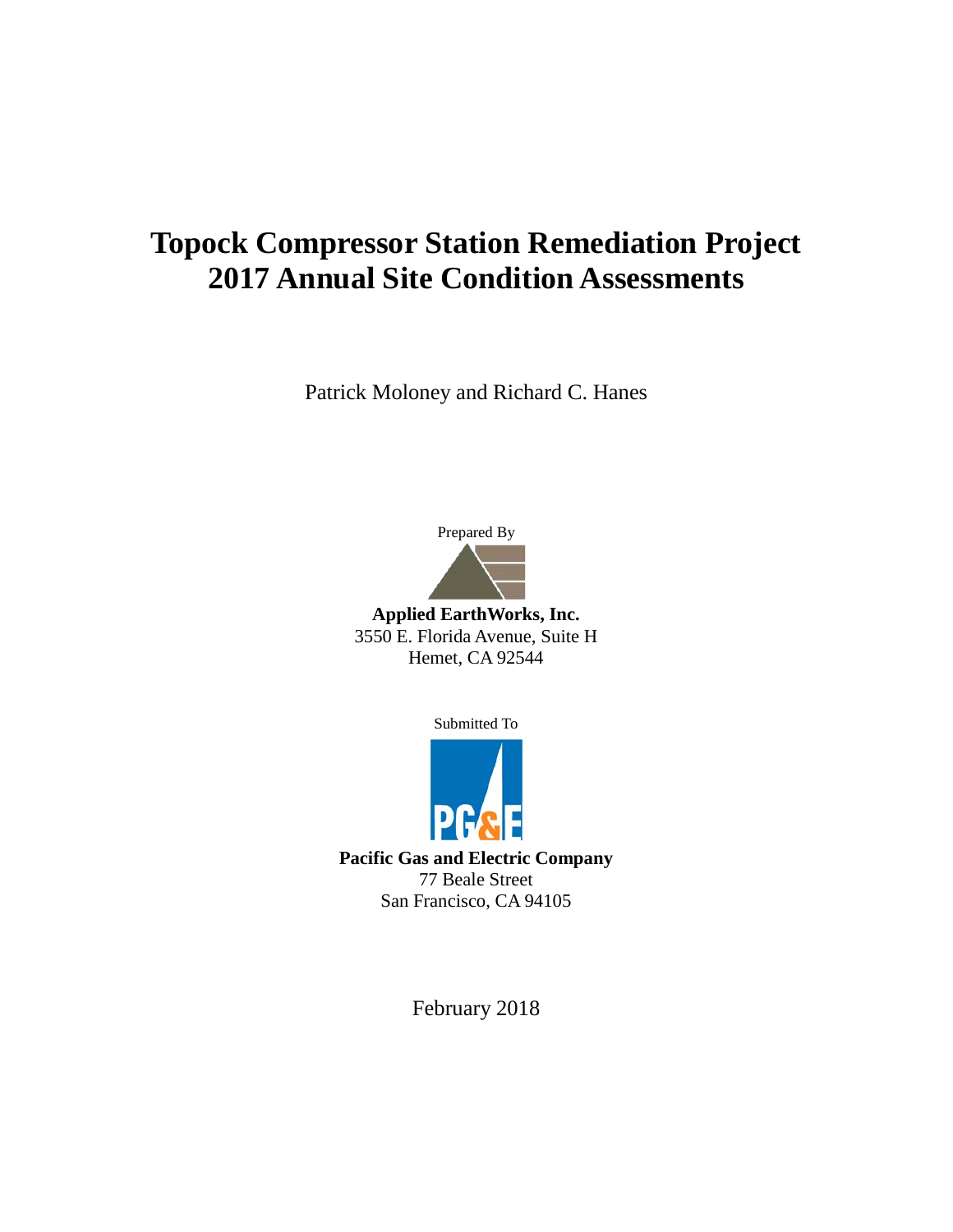### **MANAGEMENT SUMMARY**

Pacific Gas and Electric Company (PG&E) is conducting the Topock Remediation Project (Project) under the direction of the U.S. Department of the Interior (DOI) and the California Department of Toxic Substances Control (DTSC). Investigative and remedial activities at the Topock Compressor Station, including both interim and long-term measures, are being carried out under the Resource Conservation and Recovery Act Corrective Action process, as well as the Comprehensive Environmental Response, Compensation, and Liability Act.

The Project is subject to federal and state law governing the management of archaeological and historical sites. The Project is considered a federal undertaking subject to Section 106 of the National Historic Preservation Act. The Bureau of Land Management (BLM) is the lead federal agency for Section 106 compliance, which has been achieved through implementation of a 2010 Programmatic Agreement (PA), as amended in 2017 (Bureau of Land Management [BLM] 2017), and a 2012 Cultural and Historical Properties Management Plan (CHPMP; BLM 2012).

DTSC is lead state agency for compliance with the California Environmental Quality Act (CEQA). Pursuant to CEQA, DTSC certified a Groundwater Remediation Project Final Environmental Impact Report (Groundwater FEIR) in January 2011 (California Department of Toxic Substance Control [DTSC] 2011) and a Soil Investigation Project FEIR (Soil FEIR) in August 2015 (DTSC 2015). PG&E has inventoried the combined FEIR Project areas for archaeological and historical sites. Both Groundwater Remediation Mitigation Measure CUL-1a-3a and Soil Investigation Mitigation Measure CR-2c require PG&E to conduct site inspections to assess the condition of identified historic resources, referred to here as the Annual Site Condition Assessment Program. One purpose of the program is to determine if substantial adverse changes have occurred in the condition of the historic resources during the past year. According to Mitigation Measure CR-2c, site assessments should include photography to document whether any change in resource condition has occurred and field observations documented in a Site Condition Assessment Form and a database spreadsheet. DTSC is preparing a Subsequent Environmental Impact Report (SEIR) to analyze the potential environmental impacts from modifications made to the groundwater remedy Project since 2011 and anticipates certifying the SEIR in January 2018 (DTSC 2017).

Applied EarthWorks, Inc. (Æ) conducted the 2017 site condition assessments from November 6– 9, 2017, focusing on the 2011 Groundwater FEIR Project Area supplemented with adjustments proposed by the draft 2017 SEIR. Ten Native American tribal representatives participated during the 3 field days, including three representing the Fort Mojave Indian Tribe, two each representing the Colorado River Indian Tribes, the Chemehuevi Indian Tribe, and the Cocopah Indian Tribe, and one representing the Hualapai Indian Tribe. Representatives of PG&E, DTSC, and DOI also participated. Participants inspected entry points to 96 sites. They did not visit entry points to eight other targeted sites due to accessibility or other factors. Of those sites inspected, one exhibited a changed condition that Æ documented in an updated Site Condition Assessment Record. Æ, the Tribes, and PG&E worked collaboratively to identify procedural adjustments that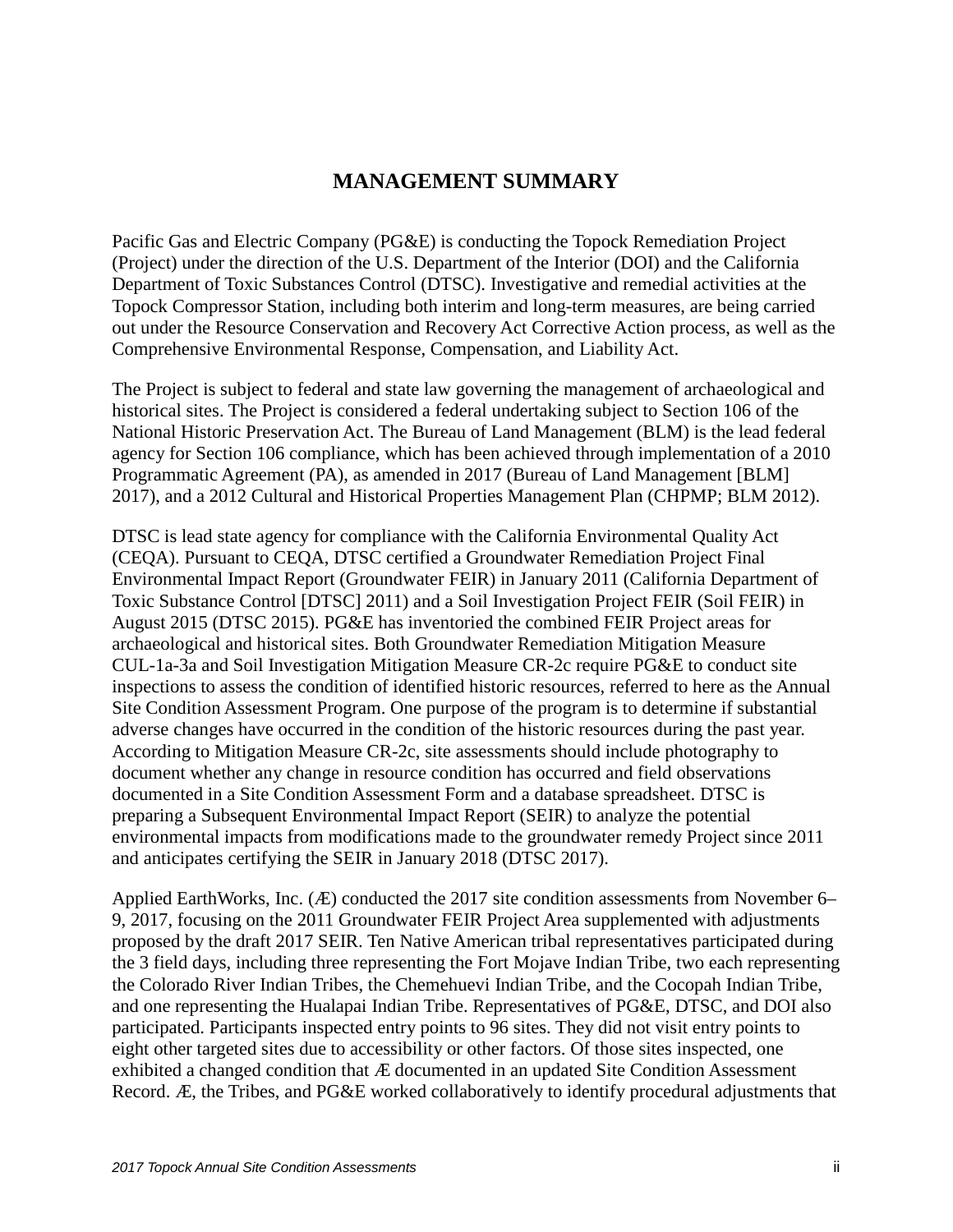would make the condition assessments more effective and safer to carry out. These recommendations include removal of 5 sites from the target list, reduced frequency of inspection at 15 sites, and continued yearly inspections of entry points to 83 sites. In addition, PG&E deferred a recommendation for one site (CA-SBR-29940) pending receipt of further information.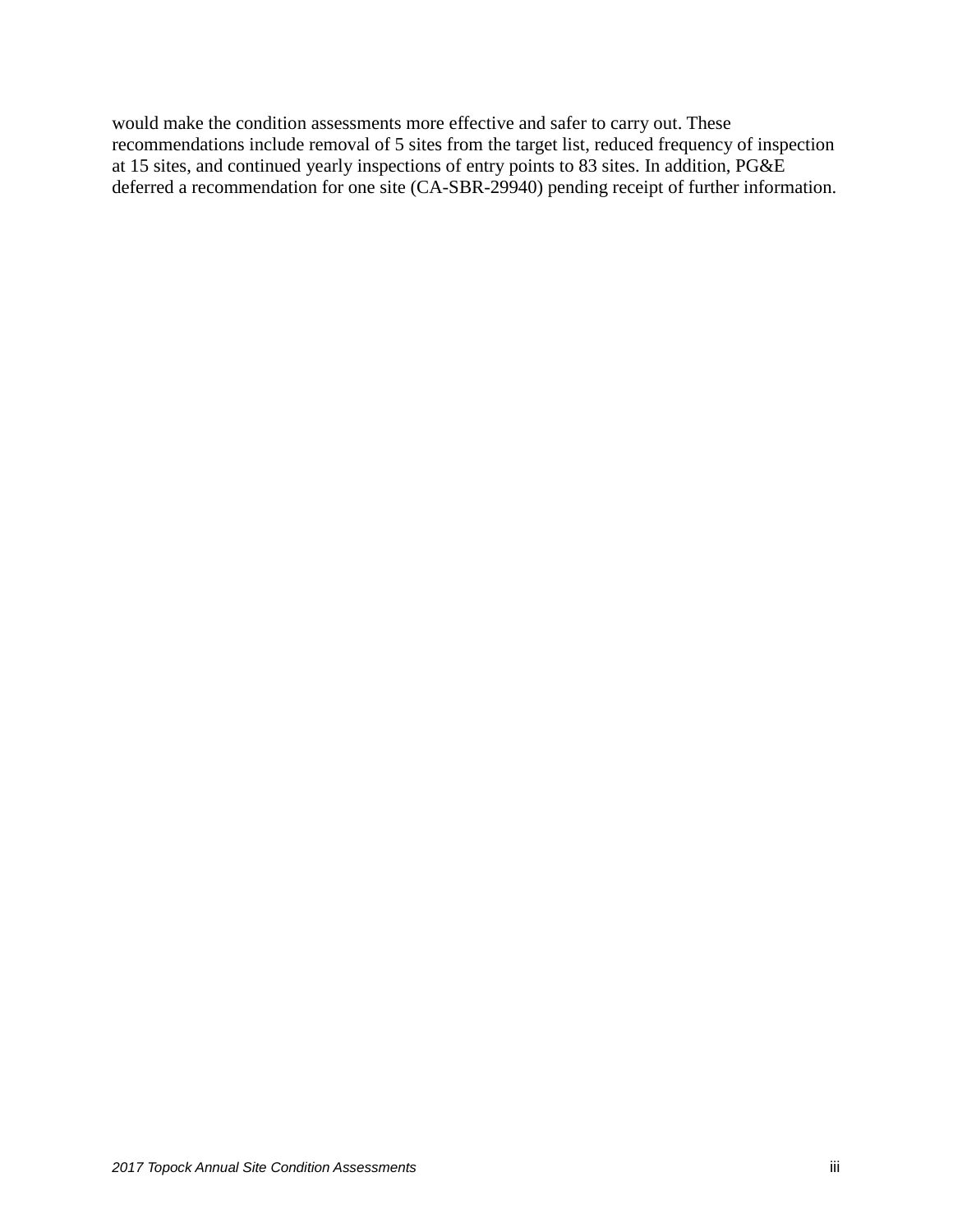# **CONTENTS**

| $1 \quad \blacksquare$ |     |  |
|------------------------|-----|--|
| $\mathbf{2}$           |     |  |
| 3                      |     |  |
|                        | 3.1 |  |
|                        | 32  |  |
| $\boldsymbol{4}$       |     |  |
| 5                      |     |  |

#### **APPENDICES**

| Updated DPR 523 Site Record for CA-SBR-11973<br>A |
|---------------------------------------------------|
|---------------------------------------------------|

#### **FIGURES**

|               | 2-1 Archaeological and historical sites identified for the 2017 site condition assessment |  |
|---------------|-------------------------------------------------------------------------------------------|--|
|               |                                                                                           |  |
| <b>TABLES</b> |                                                                                           |  |
|               |                                                                                           |  |

|  | $3-1$ |  |  |  |
|--|-------|--|--|--|
|--|-------|--|--|--|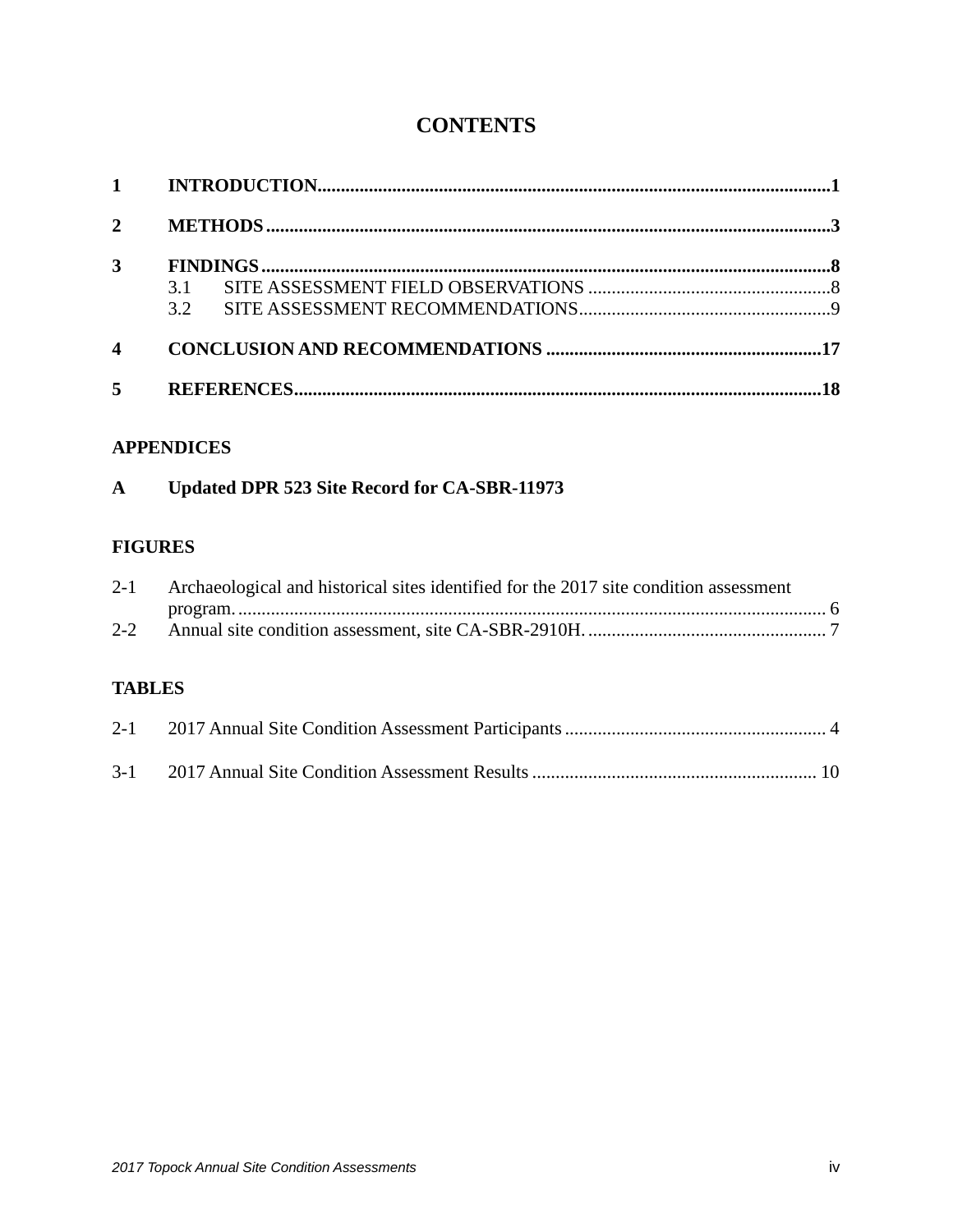## **1 INTRODUCTION**

<span id="page-4-0"></span>The Topock Compressor Station (TCS) is on the west side of the Colorado River approximately 12 miles southeast of Needles in San Bernardino County, California, and 0.5 mile westsouthwest of Topock, Mohave County, Arizona. Prior to the mid-1980s, Pacific Gas and Electric Company (PG&E) used hexavalent chromium as an anticorrosion agent in the station's cooling towers. Following standard industry practices of the time, between 1951 and 1964 untreated wastewater from these towers was discharged into Bat Cave Wash, a rocky arroyo on the west side of the station. Over time, the discharged hexavalent chromium seeped into the groundwater. Aside from water, historical operations at TCS have also resulted in contamination in soils. PG&E is conducting remedial investigations and response actions relating to historic releases of hexavalent chromium from the TCS and resulting groundwater and soil contamination in the vicinity. PG&E is conducting the Topock Remediation Project (Project) under the direction of the U.S. Department of the Interior (DOI) and the California Department of Toxic Substances Control (DTSC). Investigative and remedial activities at the TCS, including both interim and long-term measures, are being carried out under the Resource Conservation and Recovery Act Corrective Action process, as well as the Comprehensive Environmental Response, Compensation, and Liability Act. The Project involves the design, construction, operation, and maintenance of a groundwater remediation system (Groundwater Remedy) to convert soluble hexavalent chromium into non-soluble, and less toxic trivalent chromium form.

The Project is subject to federal and state law governing the management of archaeological and historic sites. The Project constitutes a federal undertaking subject to Section 106 of the National Historic Preservation Act. The Bureau of Land Management (BLM), lead federal agency for Section 106 compliance, implemented a 2010 Programmatic Agreement (PA), as amended in 2017 (Bureau of Land Management [BLM] 2017), and a 2012 Cultural and Historical Properties Management Plan (CHPMP; BLM 2012).

DTSC is the lead state agency for compliance with the California Environmental Quality Act (CEQA). Pursuant to CEQA, DTSC certified a Groundwater Remediation Project Final Environmental Impact Report (Groundwater FEIR) in January 2011 (California Department of Toxic Substance Control [DTSC] 2011) and a Soil Investigation Project FEIR (Soil FEIR) in August 2015 (DTSC 2015). PG&E has inventoried the combined FEIR Project areas for archaeological and historic sites. In support of the design of the Groundwater Remedy, PG&E has also inventoried areas for archaeological and historical sites outside of the combined FEIR project areas where remedy infrastructure is proposed.

Both Groundwater Remediation Mitigation Measure CUL-1a-3a and Soil Investigation Mitigation Measure CR-2c require PG&E to conduct inspections of known resources to assess the condition of the resource, referred to here as the Annual Site Condition Assessment Program. Measure CUL-1a-3a directs PG&E to conduct "yearly inspections (or less frequently upon approval by DTSC) of identified historical resources, including inspections of the Topock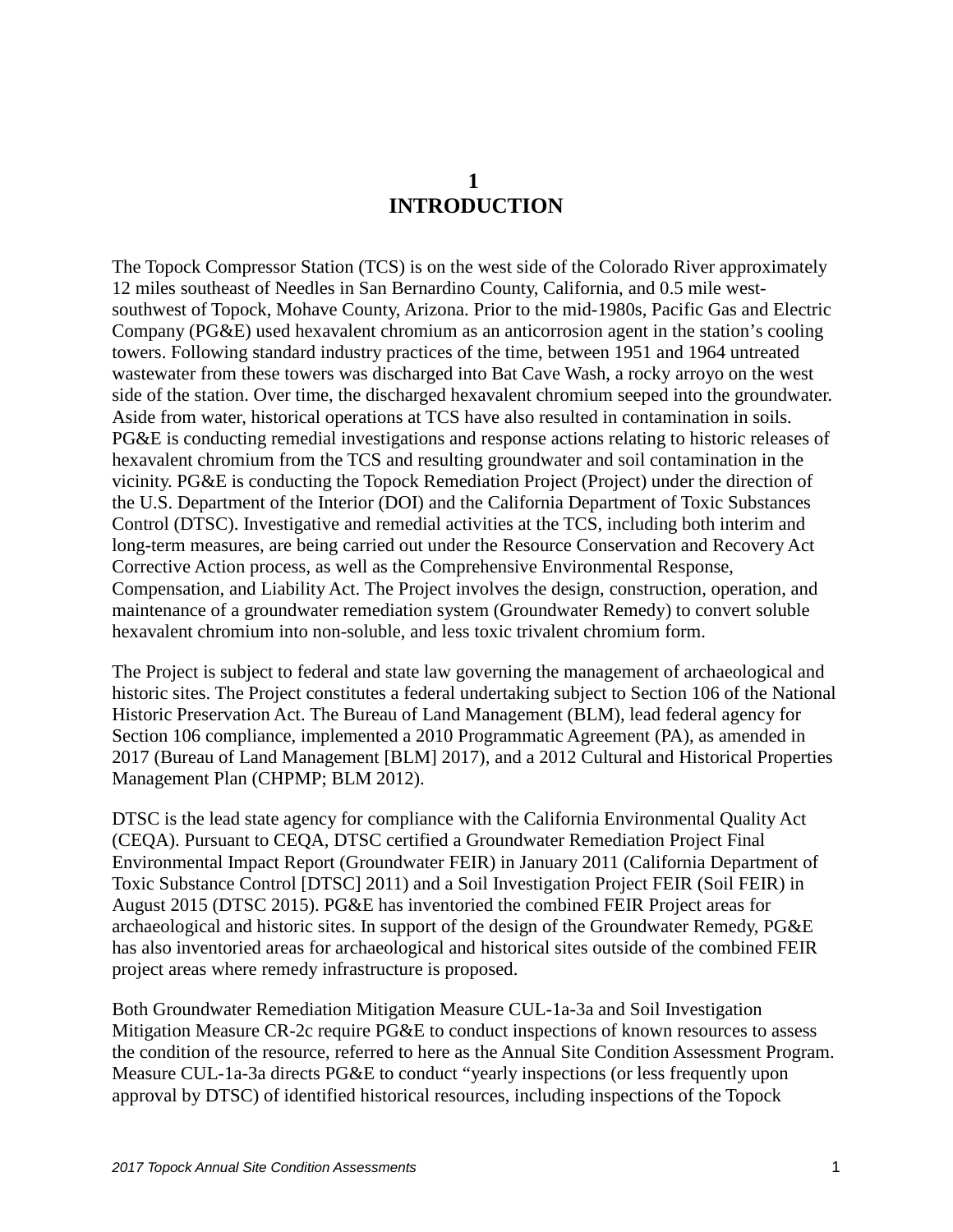Cultural Area, to determine if substantial adverse changes have occurred relative to the condition of the historical resources during the past year or prior to the implementation of the proposed [P]roject." Measure CR-2c directs that the site assessment program includes "confirmation of resource boundaries, with sub-meter GPS; any relocation of previously identified features; confirmation of locations, quantities, and types of artifacts present; and photography to document whether any change in resource condition has occurred." Mitigation Measure CR-2c also directs field observations be documented in a Site Condition Assessment Form (SCAR) and a database spreadsheet. Site condition assessment participants met 3 weeks prior to initiation of fieldwork to assess and modify past field methods to best achieve these goals. DTSC also is preparing a Subsequent Environmental Impact Report (SEIR) to analyze the potential environmental impacts from modifications made to the groundwater remedy Project since 2011 and anticipates certifying the SEIR in January 2018 (DTSC 2017).

Hearth et al. (2013), Moloney and Price (2014, 2015), and Moloney and Hanes (2016a, 2016b) report previous annual site condition assessments for 2013, 2014, 2015, and 2016. Records resulting from these assessments form a baseline for identifying any changes, past or ongoing, that have affected these sites since their original recording or last inspection.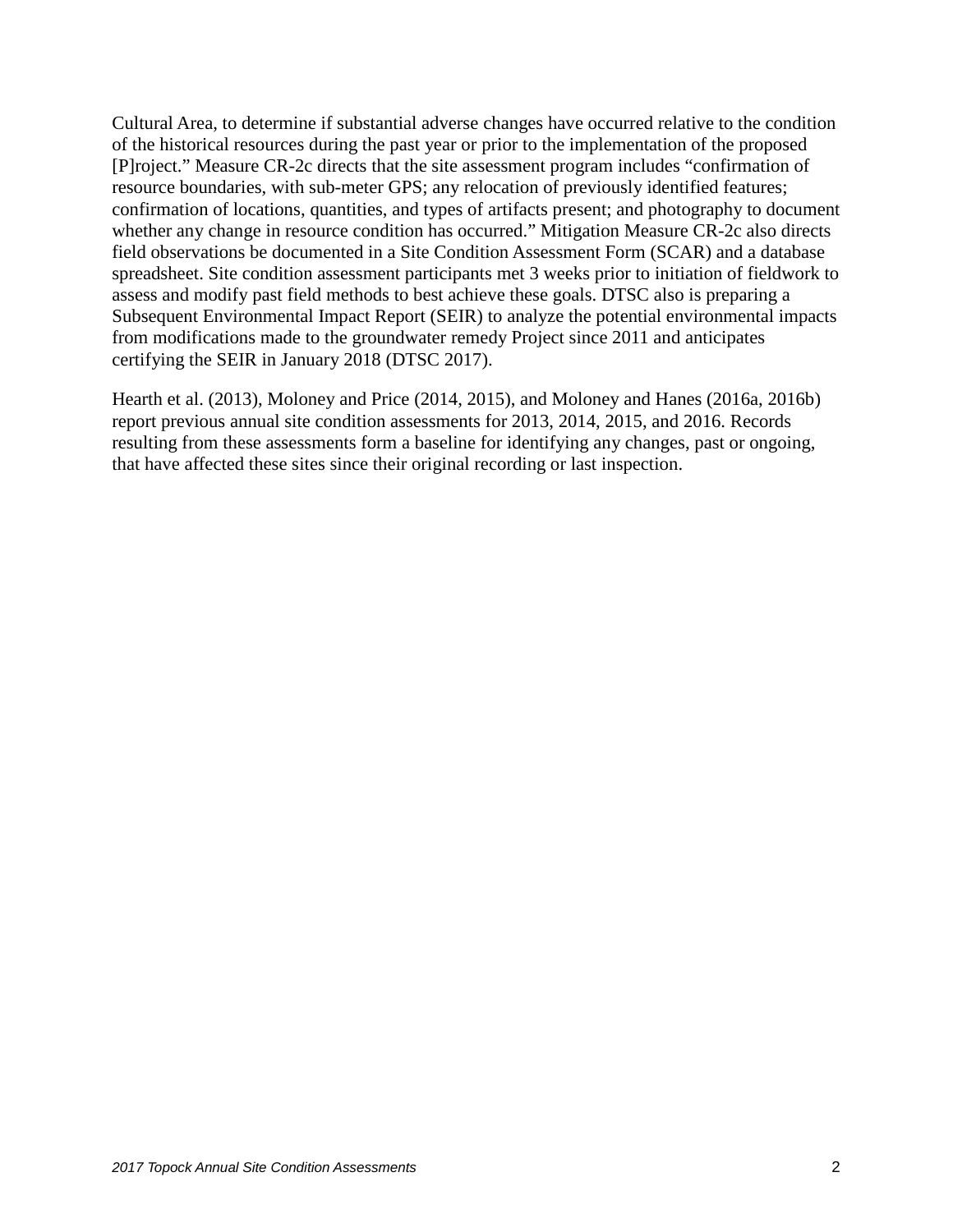## **2 METHODS**

<span id="page-6-0"></span>PG&E conducted the annual site condition assessments for 2017 November 6–9, 2017. In conformance with mitigation measure CUL-1a-3a, PG&E retained Applied EarthWorks, Inc. (Æ) as its Qualified Cultural Resource Consultant to perform the required site assessments. In anticipation of the November field dates, PG&E hosted a pre-field meeting October 16, 2017, at the TCS facility to discuss targeted sites and a field plan for inspection. Among the 13 attendees were representatives from the Chemehuevi Indian Tribes (CIT), Colorado River Indian Tribes (CRIT), Fort Mojave Indian Tribe (FMIT), Hualapai Indian Tribe, and Cocopah Indian Tribe, as well as representatives of PG&E, DTSC, and Æ.

During the pre-field meeting, participants reviewed all the existing SCARs noting which may be best observed from a distance with use of binoculars. Once in the field, participants further revised the earlier site condition assessment strategy by grouping the 2017 target sites based on their proximity to each other and assessed current conditions from newly established photo points overlooking site locations. The goal of the revised approach is to better document potential incursions into sites from proposed remediation construction activities. Æ thus photodocumented potential points of access into site locations and/or groups of sites. This approach documents current conditions of potential site access points for comparison with those same points during future condition assessments. Past photo-documentation of individual archaeological resources created a useful baseline photographic record of each cultural property. The participants committed to reevaluating photo points and individual site assessment periods during the following fieldwork period.

Consistent with CUL-1a-3a, the assessment placed particular emphasis on non-Project-related human impacts, although participants also looked for and documented Project-related and natural impacts as well. Where participants identified potential issues, they more closely examined a site for comparison with conditions recorded during prior site assessments. PG&E brought a complete set of site SCARs to assist in these condition assessments.

Applying the November 2014 *Archaeological and Historical Field Procedures and Protocols for Site Monitoring and/or Verification Activities* and the procedures in Soil FEIR Mitigation Measure CR-2c, PG&E notified Native American tribal representatives and other interested parties of the forthcoming site assessment fieldwork on October 19, 2017. PG&E sent a reminder along with Project maps on November 1, 2017. PG&E conducted a pre-fieldwork kick-off meeting on the patio of the TCS on November 6, 2017. During the kick-off meeting, PG&E discussed fieldwork health and safety issues; distributed relevant maps and site records (if requested by participants); and addressed site assessment objectives and proposed methods, as well as questions or concerns expressed by participants. Table 2-1 lists the 2017 fieldwork participants.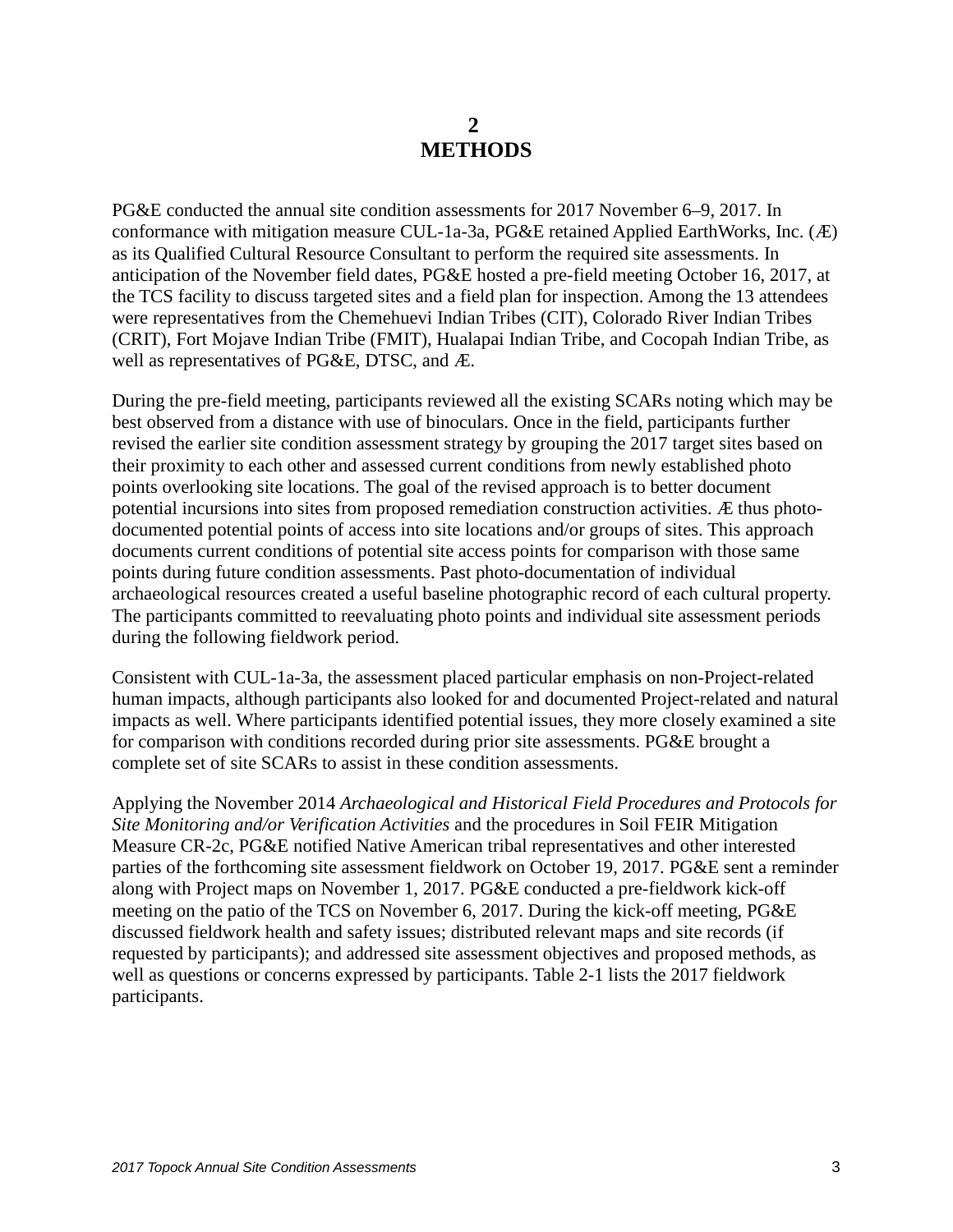| Participant            | <b>Affiliation</b> <sup>a</sup> | <b>Titles</b>                                | <b>Dates Present</b> |
|------------------------|---------------------------------|----------------------------------------------|----------------------|
| Patrick Moloney        | Æ                               | Archaeologist                                | $11/6 - 8/17$        |
| Diane Douglas          | Æ                               | Archaeologist                                | $11/6 - 8/17$        |
| Renee Elder            | Æ                               | Archaeologist                                | $11/6 - 8/17$        |
| Glenn Caruso           | Æ                               | Principal Archaeologist                      | $11/6 - 7/17$        |
| Nick Zeyounma          | <b>CRIT</b>                     | <b>Tribal Monitor</b>                        | $11/6 - 8/17$        |
| <b>Rudy Martinez</b>   | <b>CRIT</b>                     | <b>Tribal Monitor</b>                        | $11/6 - 7/17$        |
| Delbert Holmes         | <b>FMIT</b>                     | <b>Tribal Monitor</b>                        | 11/6/17              |
| Chris Harper           | <b>FMIT</b>                     | Archaeologist                                | $11/6 - 8/17$        |
| Cecil Collier          | <b>FMIT</b>                     | <b>Tribal Monitor</b>                        | 11/7/17              |
| Ron Escobar            | <b>CIT</b>                      | Project Manager                              | $11/6 - 8/17$        |
| <b>Winston Escobar</b> | <b>CIT</b>                      | <b>Tribal Monitor</b>                        | $11/6 - 8/17$        |
| Dawn Hubbs             | Hualapai                        | Archaeologist, THPO                          | $11/6 - 8/17$        |
| <b>Edgar Castillo</b>  | Cocopah                         | Project Manager                              | $11/6 - 8/17$        |
| <b>Jill McCormick</b>  | Cocopah                         | Archaeologist                                | $11/6 - 8/17$        |
| Pam Innis              | DOI                             | <b>CHF Remedial Project Manager</b>          | $11/6 - 8/17$        |
| Aaron Yue              | <b>DTSC</b>                     | <b>Topock Project Manager</b>                | $11/6 - 8/17$        |
| <b>Curt Russell</b>    | PG&E                            | <b>Topock Project Manager</b>                | 11/6/17              |
| Jennifer Darcangelo    | PG&E                            | Tribal and Cultural Resource Land Consultant | $11/6 - 8/17$        |
| Kim Cuevas             | PG&E                            | Senior Cultural Resource Specialist          | $11/6 - 7/17$        |

**Table 2-1 2017 Annual Site Condition Assessment Participants**

a- Æ = Applied EarthWorks, Inc.; CIT = Chemehuevi Indian Tribes; Cocopah = Cocopah Indian Tribe; CRIT = Colorado River Indian Tribes; DOI = U.S. Department of the Interior; DTSC = California Department of Toxic Substance Control; FMIT = Fort Mojave Indian Tribe; Hualapai = Hualapai Indian Tribes; PG&E = Pacific Gas and Electric Company.

Fieldwork began November 6 and was completed November 8, 2017. Each workday began with a tailgate safety meeting and daily logistics discussion. PG&E ended the workday with a daily debriefing and soliciting questions, observations, and suggestions of participants; these are noted below.

The total target site population for the previous 2016 condition assessments consisted of 90 sites. The addition of recently recorded sites to the 2017 target list led to a total of 103 sites within the combined Groundwater FEIR/Soil FEIR Project areas (Figures 2-1 and 2-2). PG&E added an additional site to the inspection list at tribal request, making a total of 104 sites identified for inspection.

Æ updated a site's SCAR if participants observed any recent disturbance or other impacts. Participants made these determinations of recent disturbance based, in part, on in-field review of past records that indicate whether any observed disturbances are new and/or ongoing. Æ also documented the causes of recent disturbances. Æ established photo points to achieve this new assessment focus and provide documented records for comparison during similar future site condition assessments. Photo points were mapped using PG&E's hand-held Trimble Geo X7 series Global Positioning System [GPS] receiver. At each site, participants offered their observations and suggested protective recommendations, and Æ noted such recommendations.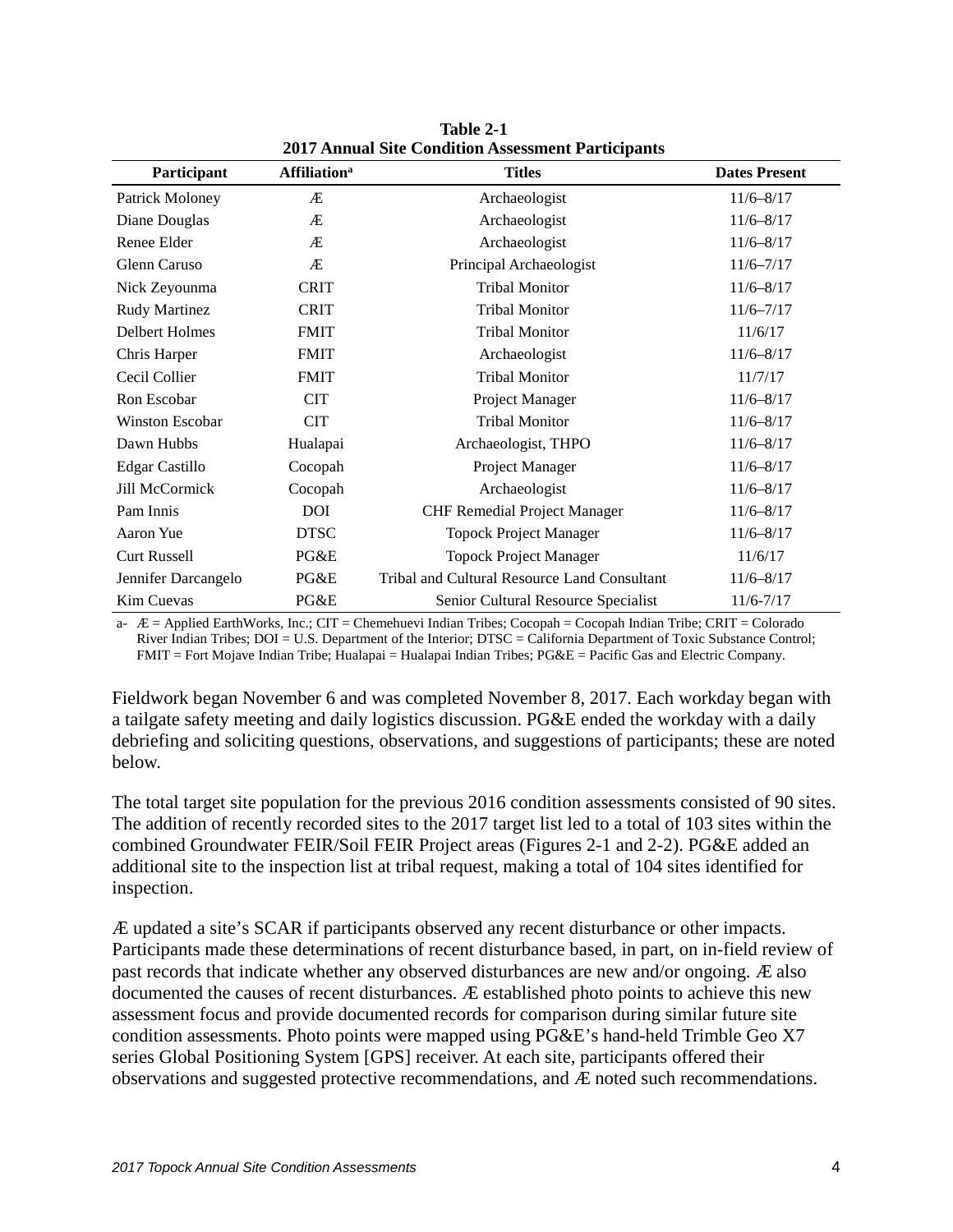On November 9, 2017, Project participants held a wrap-up meeting at the BLM office in Lake Havasu City, Arizona. Participants reviewed field notes (photo points, UTMs, etc.) for each site and discussed recommendations to be submitted to the lead state and federal agencies regarding frequency of future visits to each site. The team also discussed other information or concerns to be included in this report.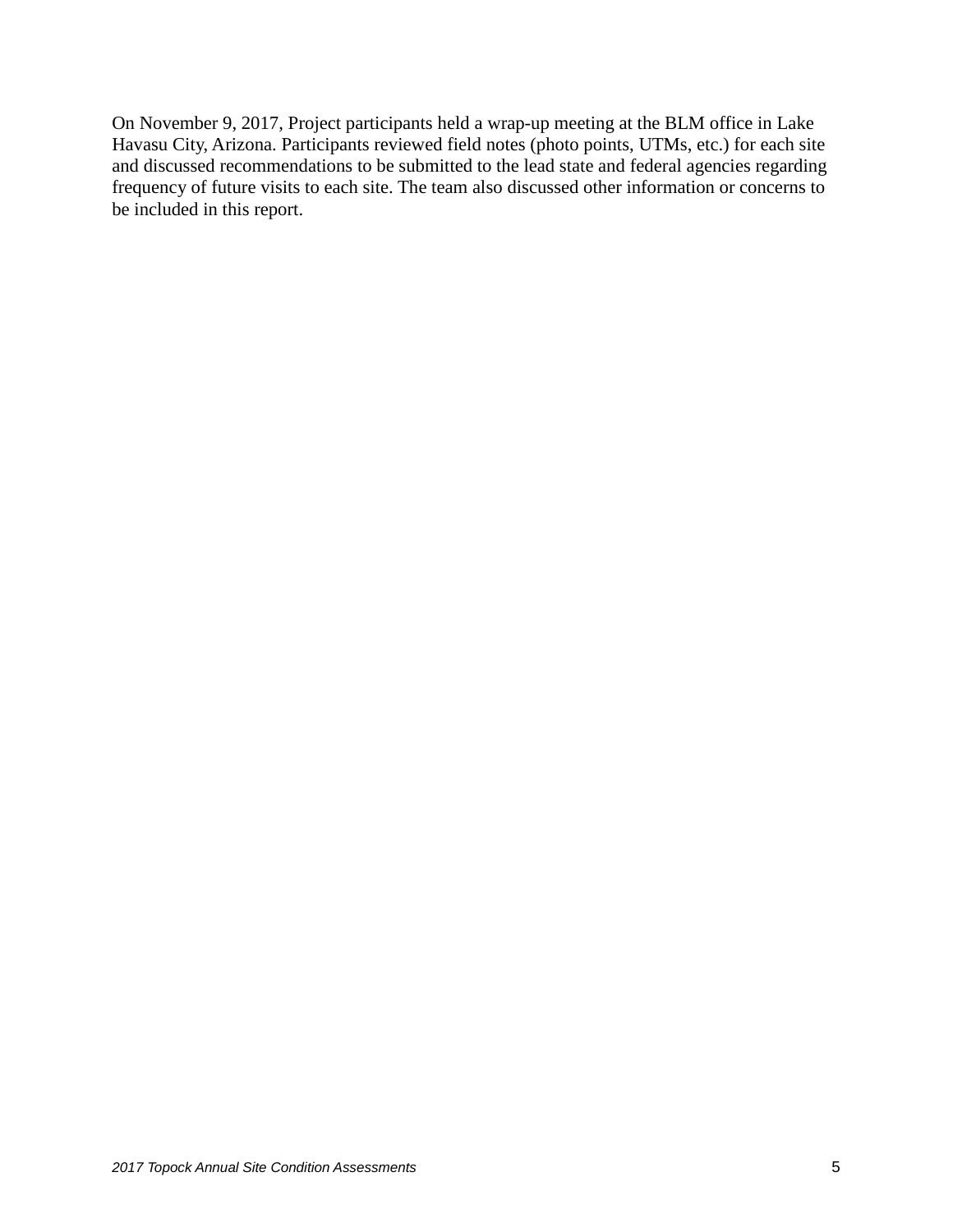**Figure 2-1 Archaeological and historical sites identified for the 2017 site condition assessment program. (Figure deliberately excluded from nonconfidental version)**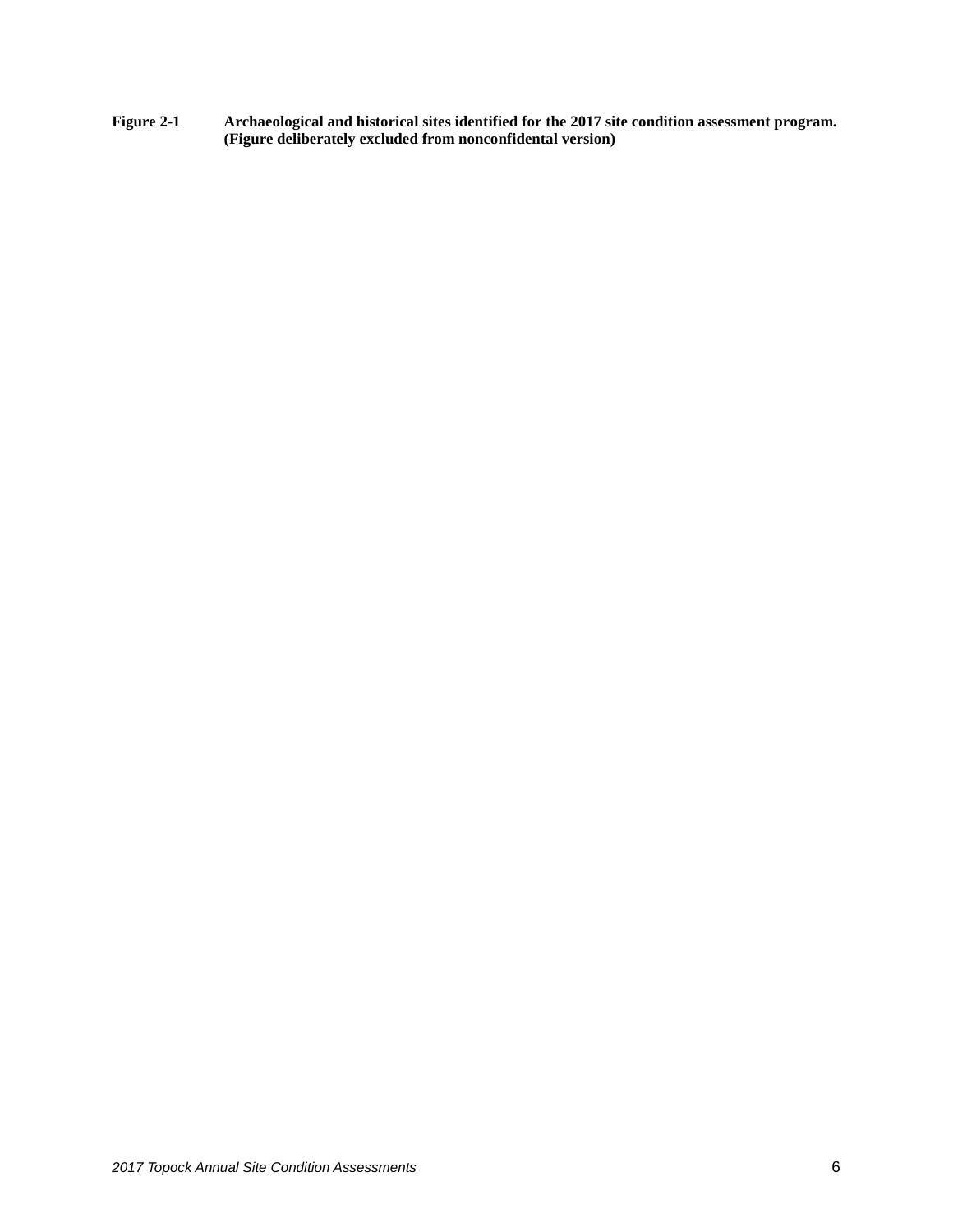**Figure 2-2 Annual site condition assessment, site CA-SBR-2910H. (Figure deliberately excluded from nonconfidental version)**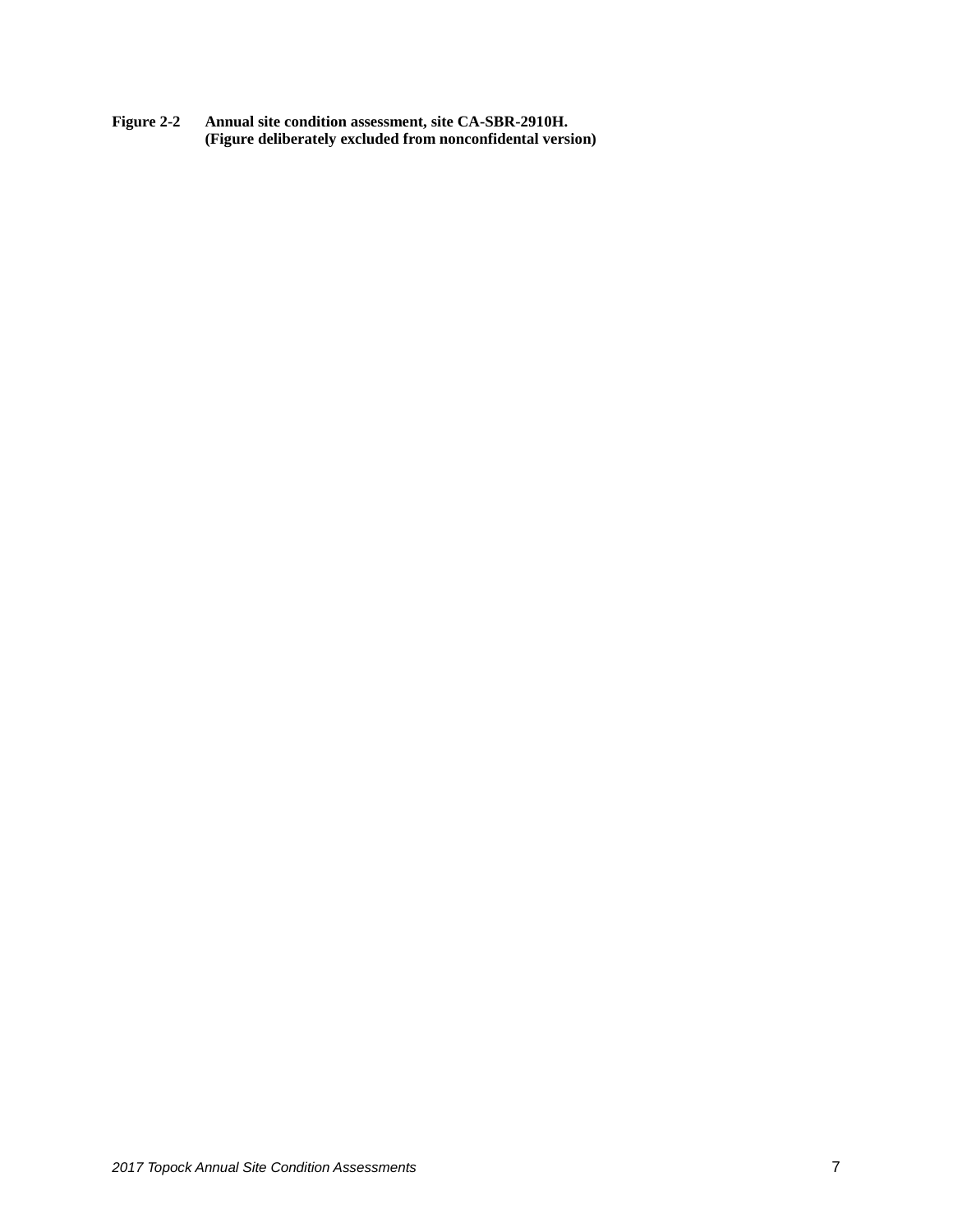# **3 FINDINGS**

<span id="page-11-0"></span>Sites examined during the 2017 condition assessments are all within the Topock Cultural Area recognized in the Groundwater FEIR. Members of the FMIT and CRIT periodically visit many sites in the area for religious and ceremonial purposes thus stimulating active participation in the site condition assessment process and contributing to the findings reported here.

#### <span id="page-11-1"></span>**3.1 SITE ASSESSMENT FIELD OBSERVATIONS**

Site condition assessment participants inspected and photo-documented 96 sites of the 104 sites initially targeted for 2017. This total included inspection of one site, CA-SBR-28967, not included in the original target list. A tribal participant requested the addition due to concerns about exposure of the site to potential damage from off-highway vehicle (OHV) activity. Æ observed and photographed nearby OHV tracks at this site. Located on the same landform as CA-SBR-28964H, monitors can record future disturbances when photo-documenting that site. The eight sites not visited include:

- CA-SBR-29940—participants expressed concern as to ease and safety of access; visits to this site were postponed until better access can be established.
- CA-SBR-29938 and -29943—both sites, initially recorded in 2016 only months before the 2016 site condition assessment, were newly added to the 2017 site condition assessment program; however, due to their proximity to the Topock Maze and the recent passing of a Fort Mojave Tribal Elder all agreed that sites would not be visited during this effort.
- CA-SBR-13796—the site is distant from proposed remediation work and is only accessible through the TCS and by climbing down unstable slopes. Participants thus agreed to recommend the site's removal from the site condition assessment program.
- P-03-027648, The Topock Compressor Station—previously determined not eligible to the National Register of Historic Places, it is currently a functioning industrial facility potentially exposing monitoring personnel to hazards.
- CA-SBR-6693—the site is an active Burlington Northern Santa Fe Railway (BNSF) railroad exposing monitoring personnel to potential hazards. In addition, there is no current permission to access.
- AZ L:7: 71—accessible only through BNSF railroad right-of-way thus exposing monitoring personnel to multiple potential hazards. In addition, there is no current permission to access.
- AZ I: 14: 334—an active BNSF railroad, exposing monitoring personnel to multiple potential hazards. In addition, there is no current permission to access.

Based on the field inspections, only one SCAR required substantial updating due to changed site condition. CA-SBR-11917 has been severely damaged by OHV activities. Æ thoroughly photodocumented the condition and damage to the site. PG&E reported the damage to the BLM and Pamela Innis of DOI. All updated SCAR forms are available online. The link can be provided upon request due to the confidentiality of information contained in the forms.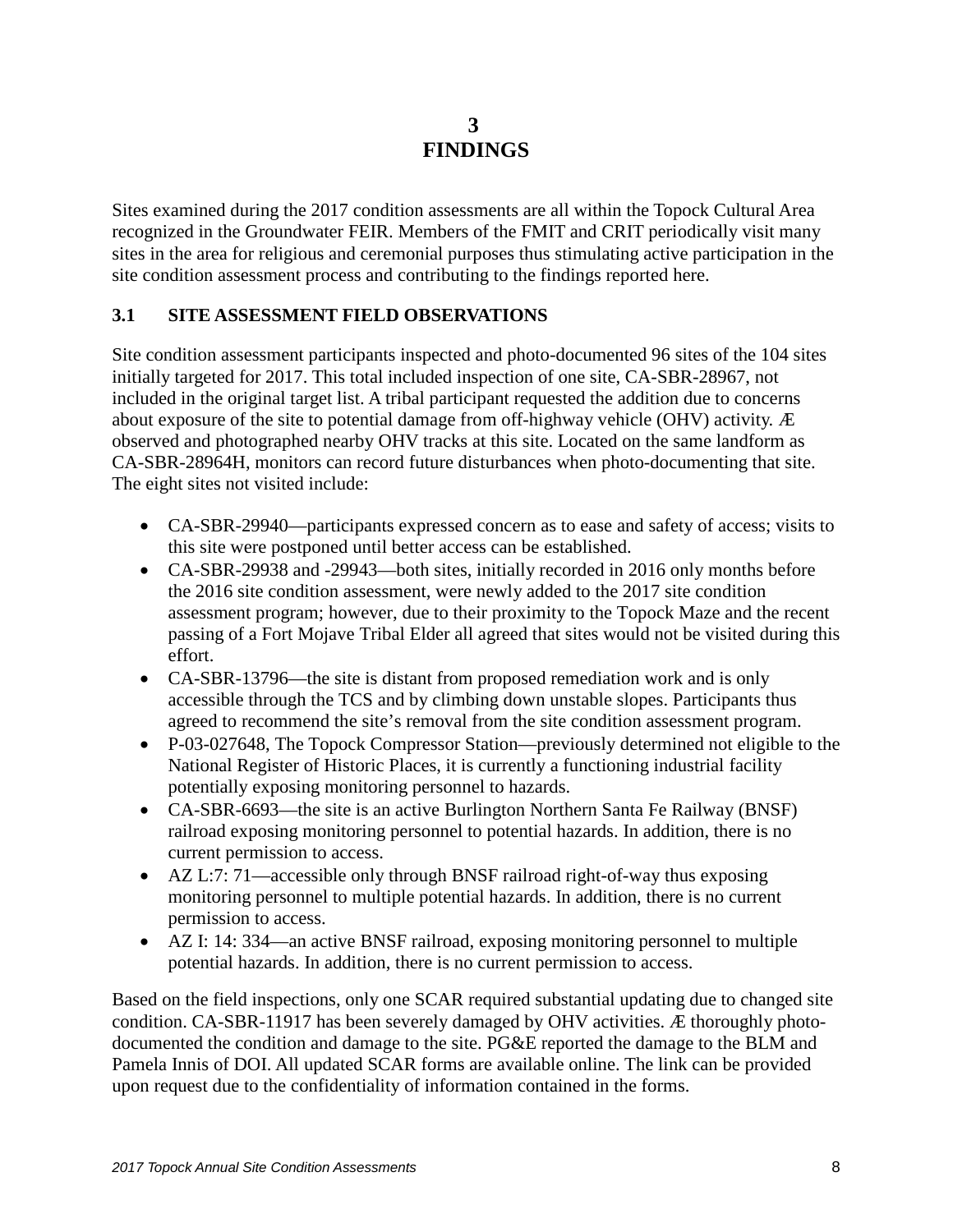A participant reported one possible previously unidentified site. Æ assessed the reported observation in a follow-up field visit and determined it was an extension to existing site CA-SBR-11973. The updated DPR 523 site record is provided in Appendix A. The potential feature does not appear to be located near proposed remediation activity.

#### <span id="page-12-0"></span>**3.2 SITE ASSESSMENT RECOMMENDATIONS**

At the November 9, 2017, site condition assessment wrap-up meeting, participants assessed observations made over the previous three days and developed recommendations for future inspections for submission to the DTSC and DOI/BLM for consideration. Based on these discussions participants recommended 83 sites for continued yearly inspections, 15 for reduced frequency of inspection (CA-SBR-11702, -11865H, -11929, -11943–47, 11950–53, -11972, and AE-Topock-214 and -215); and 5 for removal from the site condition assessment program (CA-SBR-6693 and -13796; AZ L7:71, AZ I:15:334; and, P-03-027648) (see Table 3-1). Due to inaccessibility and concerns over the safety of the field team, participants did not visit any of the five sites recommended for removal from future site condition assessments. Of the 15 sites recommended for decreased periods of inspection, 14 are lithic artifact scatters and 1 is a feature related to the historic railway. The recommendations for decreased inspection are based largely on difficulty accessing the sites and their lack of proximity to proposed Project actions. Participants deferred a recommendation for the future assessment of one site, CA-SBR-29940, until a better means of monitoring is identified. The meeting participants also made several other site observations included in Table 3-1.

Following the November 9 meeting, DTSC transmitted the meeting notes in a November 20 email to all meeting participants for their review and comment. DTSC received a response from Jill McCormick (Cocopah Indian Tribe) that it was in order.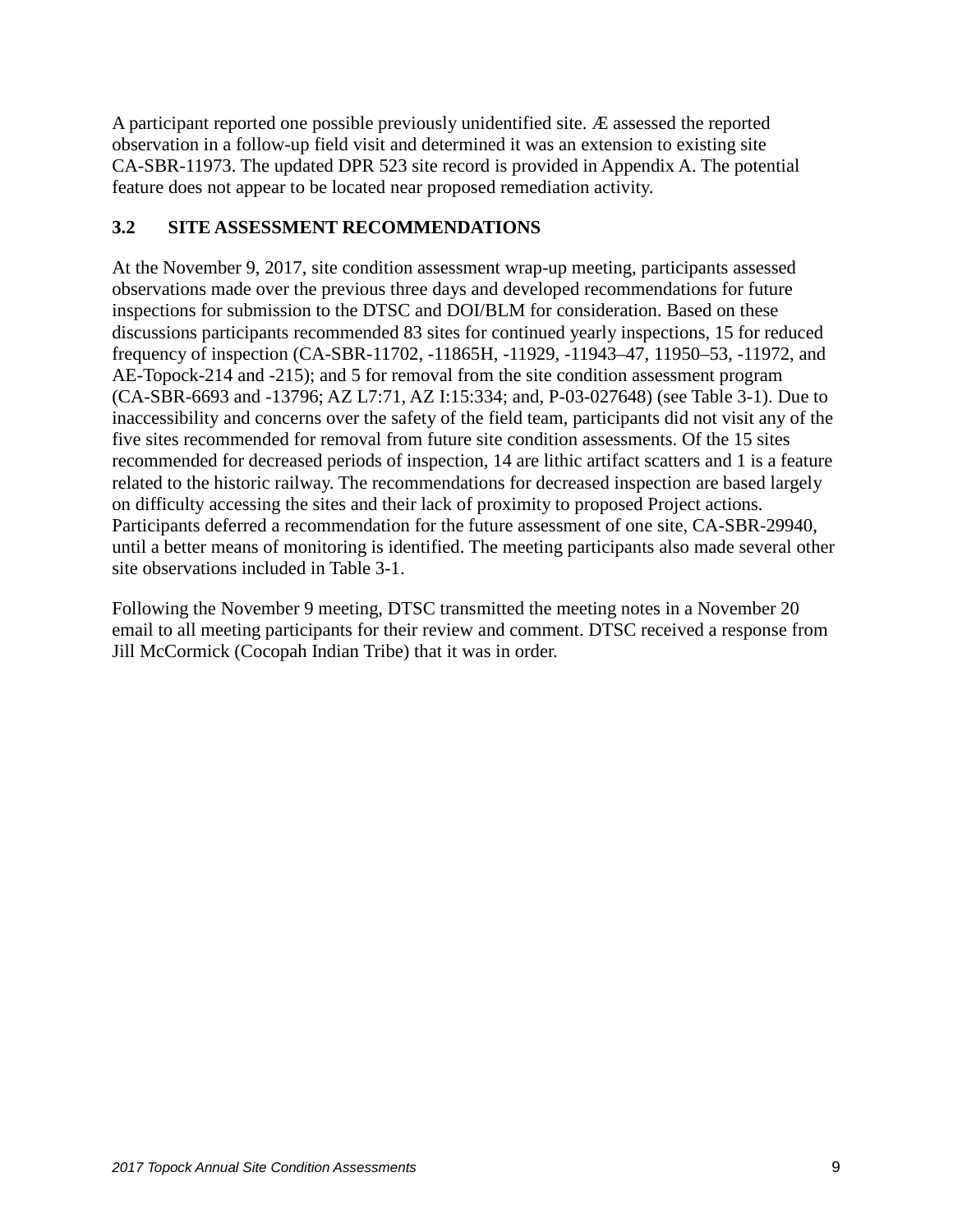| <b>Trinomial or</b><br>ASM#                  | Temp#                                     | <b>Description</b>                     | Notes ( $PP = Photo Point$ )                                                                                                                                                                                      | <b>Schedule</b><br><b>Recommendations<sup>a</sup></b> |
|----------------------------------------------|-------------------------------------------|----------------------------------------|-------------------------------------------------------------------------------------------------------------------------------------------------------------------------------------------------------------------|-------------------------------------------------------|
| $CA-SBR-12641/H$ -                           |                                           | Lithic/historic site                   | PP 001: Overview from mound at south end of site.<br>PP 002: overview of possible access to site                                                                                                                  |                                                       |
| CA-SBR-11867                                 | Æ-Topock-7                                | Lithic assay station                   | PP 003: Overview from southeast end of site on road including<br>CA-SBR-11705/H                                                                                                                                   | 1                                                     |
| CA-SBR-11705H Æ-Topock-143/H                 |                                           | Historic-era quarry site               | PP 004–005: Overview from north end of site on Eastern Access<br>Road (EAR).<br>PP 006-007: Overview from southwestern corner of site at MW13.<br>PP 008-009: Overview from southern end of site at boulder pile. | 1                                                     |
| CA-SBR-11942                                 | Æ-Topock-82                               | Lithic assay station                   | PP 010: Overview from south end of site.                                                                                                                                                                          |                                                       |
| CA-SBR-11704H                                |                                           | Historic-era quarry site               | PP 011-012: Overview from boulders opposite IM3 gate.<br>PP 013-014: Overview from monitoring well at east end of site.                                                                                           |                                                       |
| CA-SBR-17219                                 | Æ-Topock-183                              | Lithic assay station                   | PP 015: Overview from far end of CA-SBR-11704H graded area.                                                                                                                                                       | 1                                                     |
| CA-SBR-11939<br>CA-SBR-11938<br>CA-SBR-11937 | Æ-Topock-79<br>Æ-Topock-78<br>Æ-Topock-77 | Lithics<br>Lithics ceramics<br>Lithics | PP 016–018: Overview from push pile west of access road that<br>bisects CA-SBR-11939.                                                                                                                             | 1                                                     |
| CA-SBR-11940<br>CA-SBR-11871                 | Æ-Topock-80<br>Æ-Topock-11                | Lithic assay stations                  | PP 019-020: Overview CA-SBR-11940 from prow above<br>CA-SBR-11940.                                                                                                                                                |                                                       |
| CA-SBR-11979                                 | Æ-Topock-119                              | Lithic assay/reduction<br>station      | PP 021-022; Overviews from previous PP location. OHV<br>disturbance noted in prior inspections not ongoing.                                                                                                       |                                                       |
| CA-SBR-17255                                 | Æ-Topock-190                              | AP 2: lithic scatter                   | PP 023: Overview from access road.                                                                                                                                                                                |                                                       |
| CA-SBR-11978                                 | Æ-Topock-118                              | Lithic assay station                   | PP 025: Overview from access road.                                                                                                                                                                                |                                                       |
| CA-SBR-11872                                 | Æ-Topock-12                               | Lithic assay/reduction<br>station      | PP 024: PP 020: Overview from access road.                                                                                                                                                                        |                                                       |
| CA-SBR-29940                                 | AE-Topock-207                             | AP2: lithic scatter                    | No adequate or safe access. Group deferred monitoring until better<br>access could be arranged                                                                                                                    | N/A                                                   |
| CA-SBR-11905                                 | Æ-Topock-45                               | Lithic assay station                   | PP 026: Overview of CA-SBR-11905 from push pile to west. Site is 1<br>secluded and protected by push piles                                                                                                        |                                                       |
| CA-SBR-11898                                 | Æ-Topock-38                               | Lithic assay/reduction<br>station      | PP 027: Overview from creosote bush south end of site.<br>CA-SBR-11899 in background.                                                                                                                             |                                                       |

**Table 3-1 2017 Annual Site Condition Assessment Results**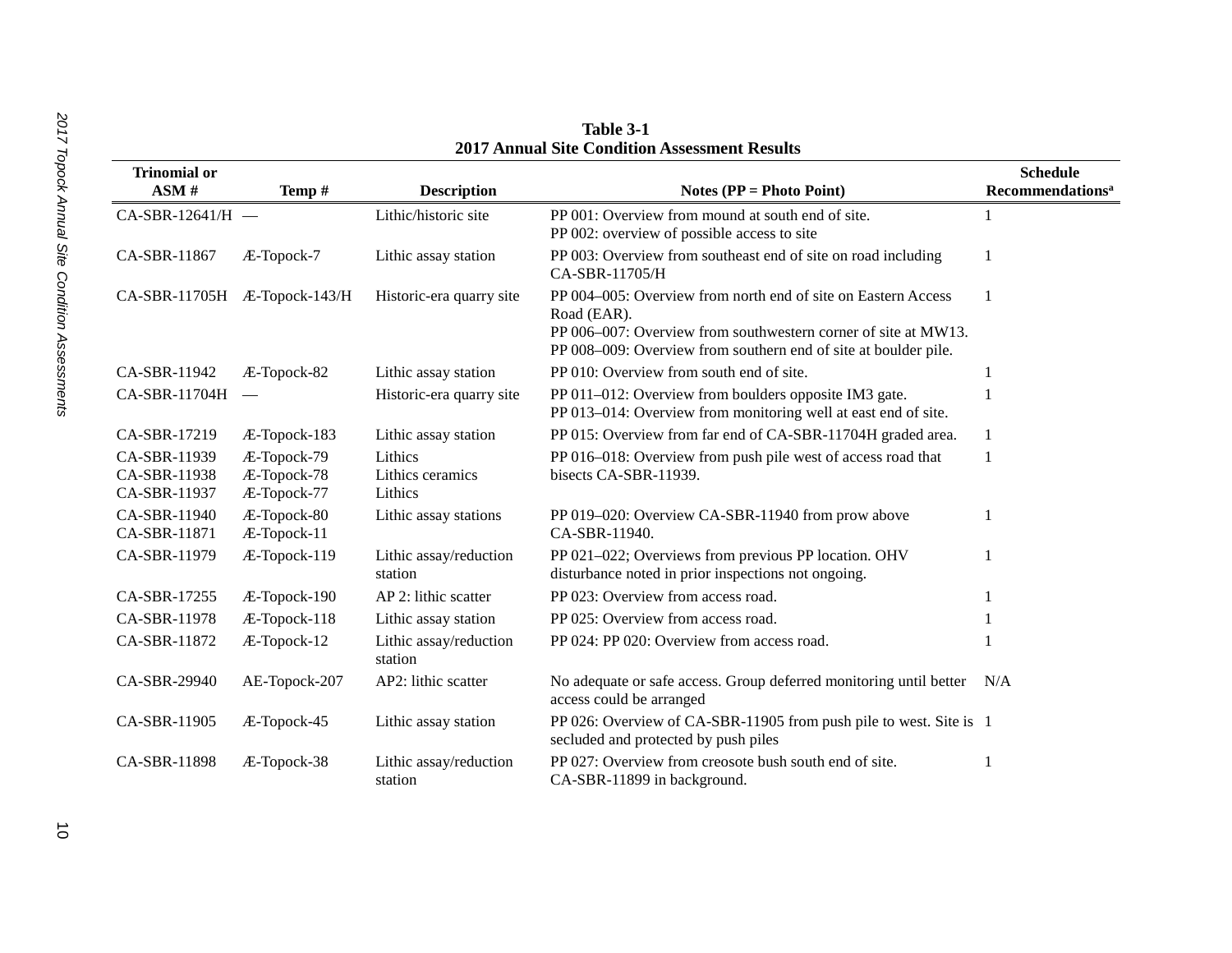|                                                                                              |                                                                                             |                                                                                     | 17 Анниат энс Сонандон Аввевянсти Кевине                                                                                                                                                                                                               |                                                       |
|----------------------------------------------------------------------------------------------|---------------------------------------------------------------------------------------------|-------------------------------------------------------------------------------------|--------------------------------------------------------------------------------------------------------------------------------------------------------------------------------------------------------------------------------------------------------|-------------------------------------------------------|
| <b>Trinomial or</b><br>ASM#                                                                  | Temp#                                                                                       | <b>Description</b>                                                                  | Notes ( $PP = Photo Point$ )                                                                                                                                                                                                                           | <b>Schedule</b><br><b>Recommendations<sup>a</sup></b> |
| CA-SBR-11899                                                                                 | Æ-Topock-39/-127                                                                            | Lithic assay/reduction<br>station/quarry                                            | PP 028-029: Overview of CA-SBR-11899, with CA-SBR-11899 in 1<br>background, from CW-3D. Tire rutting and purposeful displacement<br>of a rock was noted; BLM and PG&E management alerted for<br>perhaps added training of field construction personnel |                                                       |
| CA-SBR-11961<br>CA-SBR-11962<br>CA-SBR-11963<br>CA-SBR-11964<br>CA-SBR-11965                 | Æ-Topock-101<br>Æ-Topock-102<br>Æ-Topock-103<br>Æ-Topock-104<br>Æ-Topock-105                | Lithic assay stations                                                               | PP 030-031: Overviews of CA-SBR-11961/-11962/-11963/-11964/- 1<br>11965 from SW end of sites.<br>PP 031-035: Overviews of CA-SBR-11961/-11962/-11963/-11964/-<br>11965 from CW-18.                                                                     |                                                       |
| CA-SBR-11969<br>CA-SBR-11966<br>CA-SBR-11970<br>CA-SBR-11959<br>CA-SBR-11967<br>CA-SBR-11968 | Æ-Topock-109<br>Æ-Topock-106<br>Æ-Topock-110<br>Æ-Topock-99<br>Æ-Topock-107<br>Æ-Topock-108 | Lithic quarry /reduction<br>stations; small circular<br>intaglio/ prehistoric trail | PP 036/037/038 & 039: Overviews of CA-SBR-11959/-11966/-<br>11967/-11968/-11969/-11970 from Well OW-2D. Use of binoculars<br>preferred for these observation points.                                                                                   |                                                       |
| CA-SBR-11959<br>CA-SBR-11967<br>CA-SBR-11968<br>CA-SBR-11960<br>CA-SBR-11956                 | Æ-Topock-99<br>Æ-Topock-107<br>Æ-Topock-108<br>Æ-Topock-100<br>Æ-Topock-96                  | Lithic assay/reduction<br>stations                                                  | PP 040-043: Overviews CA-SBR-11956/-11959/-11960/-11967/-<br>11968 from OW-5S.                                                                                                                                                                         | -1                                                    |
| CA-SBR-11703                                                                                 | Æ-Topock-97/-98                                                                             | Lithic assay/reduction<br>station/rock cairn                                        | PP 044–047: Overview of CA-SBR-11703 from mound near south<br>end of site.<br>PP 048: Overview of potential access point to CA-SBR-11703 from<br>south end of site.                                                                                    | $\blacksquare$                                        |
| CA-SBR-11943                                                                                 | Æ-Topock-83                                                                                 | Possible temporary camp                                                             | PP 049: Overview CA-SBR-11943 from south end of site at same<br>PP as previous site inspections.                                                                                                                                                       | $\overline{2}$                                        |
| CA-SBR-11944                                                                                 | Æ-Topock-84                                                                                 | Lithic assay station                                                                | PP 050: Overview CA-SBR-11944 from previous PP to north and<br>above site.                                                                                                                                                                             | $\overline{2}$                                        |
| CA-SBR-11945                                                                                 | Æ-Topock-85                                                                                 | Lithic assay station;<br>eroded rock cairn                                          | PP 051: Overview CA-SBR-11945 from western end of site.                                                                                                                                                                                                | 2                                                     |
| CA-SBR-11951<br>CA-SBR-11952<br>CA-SBR-11953                                                 | Æ-Topock-91<br>Æ-Topock-92<br>Æ-Topock-93                                                   | Lithic assay stations                                                               | PP 052–053: Overviews of CA-SBR-11951/-11952/-11953 from<br>above on CA-SBR-11945 mesa.                                                                                                                                                                | $\overline{2}$                                        |

**Table 3-1 (continued) 2017 Annual Site Condition Assessment Results**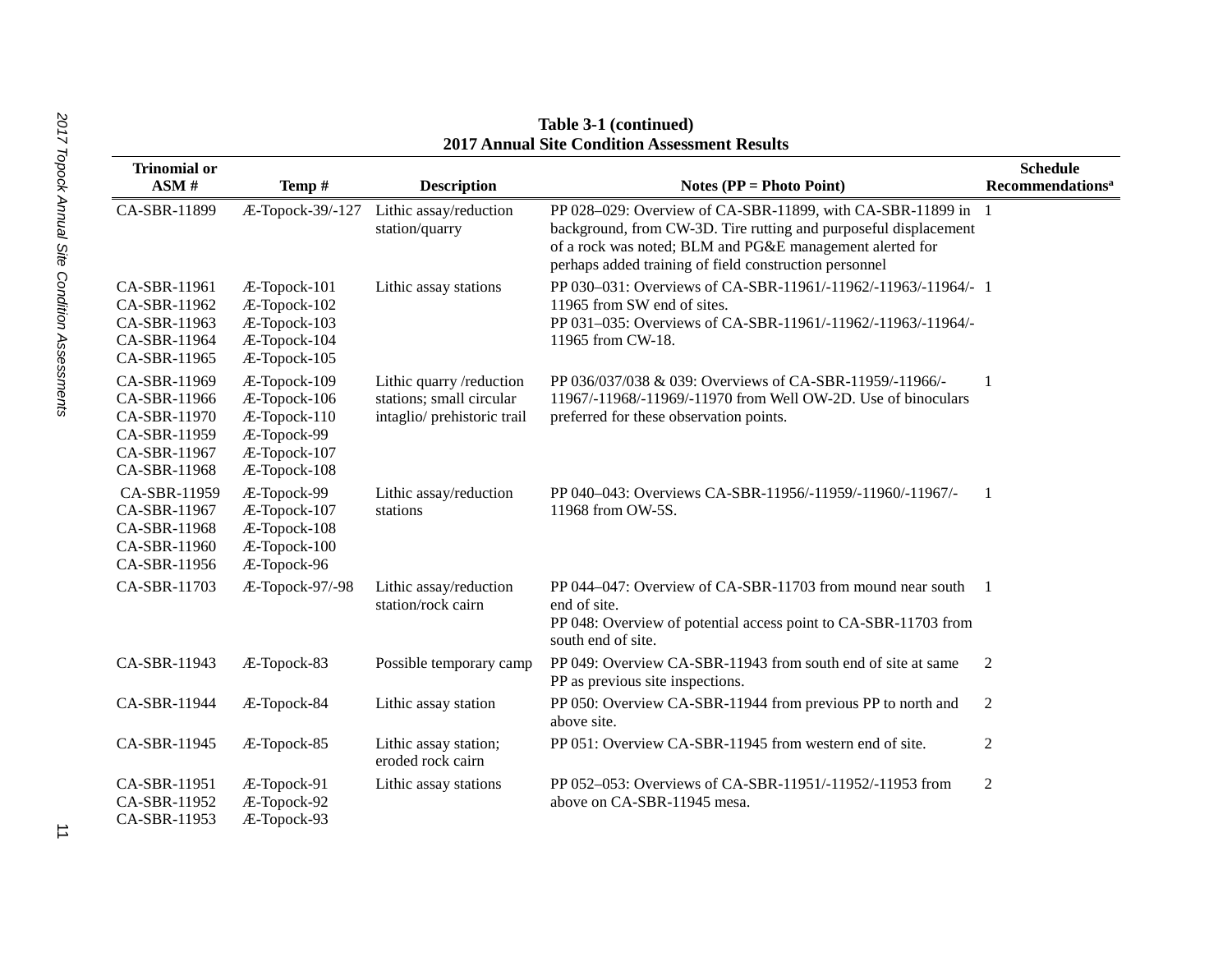| <b>Trinomial or</b><br>ASM#                  | Temp#                                       | <b>Description</b>                                               | Notes ( $PP = Photo Point$ )                                                                                                                                                                                                                          | <b>Schedule</b><br><b>Recommendations<sup>a</sup></b> |
|----------------------------------------------|---------------------------------------------|------------------------------------------------------------------|-------------------------------------------------------------------------------------------------------------------------------------------------------------------------------------------------------------------------------------------------------|-------------------------------------------------------|
| CA-SBR-11702                                 | Æ-Topock-88/-89                             | Lithic assay/reduction<br>stations                               | PP 055–056: Overview CA-SBR-11702 from utility poles; possibly<br>should follow up on Needles Power access/decommissioning policy                                                                                                                     | 2                                                     |
| CA-SBR-11950<br>CA-SBR-11929                 | Æ-Topock-90<br>Æ-Topock-69<br>AE-Topock-214 | Lithic & ceramic scatters                                        | PP 057-060: Overview CA-SBR-11950/-11929/AE-214 from<br>CA-SBR-11702 mesa.                                                                                                                                                                            | $\mathfrak{2}$                                        |
| CA-SBR-11946<br>CA-SBR-11947                 | Æ-Topock-86<br>Æ-Topock-87<br>Æ-Topock-215  | Lithic & ceramic scatters                                        | PP 061-063: Overview CA-SBR-11946/-11947 from above on<br>CA-SBR-11702 mesa.                                                                                                                                                                          | 2                                                     |
| CA-SBR-11861H                                | Æ-Topock-1H                                 | Historic-era refuse scatter                                      | PP 064: Overview CA-SBR-11861H from knoll to the west of<br>access road.                                                                                                                                                                              | $\mathbf{1}$                                          |
| CA-SBR-11698                                 |                                             | Lithic assay/reduction<br>station; rectangular rock<br>alignment | PP 065: Overview CA-SBR-11698H from knoll to the west of<br>access road.                                                                                                                                                                              | 1                                                     |
| CA-SBR-11697/H -                             |                                             | Historic-era refuse<br>scatter/lithic scatter                    | PP 066-067: Overview CA-SBR-11697/H from creosote bush NW<br>of OW well.                                                                                                                                                                              | $\overline{1}$                                        |
| CA-SBR-11972                                 | Æ-Topock-112                                | AP 2: lithic scatter                                             | PP 068: Overview of CA-SBR-11972 from mesa above site<br>CA-SBR-11941. Site also visited and recommended close biennial<br>visit by 1 or 2 monitors because of OHV disturbances nearby;<br>possible trail segment noted nearby to be further examined | 2                                                     |
| CA-SBR-11941                                 | Æ-Topock-81                                 | AP 2: lithic scatter                                             | PP 068: Overview of CA-SBR-11941/-11972 from mesa above<br>CA-SBR-11941.                                                                                                                                                                              | 1                                                     |
| CA-SBR-11900<br>CA-SBR-11901<br>CA-SBR-11902 | Æ-Topock-40<br>Æ-Topock-41<br>Æ-Topock-42   | AP 2: lithic scatters                                            | PP 069: Overview CA-SBR-11900/-11901/-11902 from<br>CA-SBR-11941 mesa above sites.<br>PP 070: Overview of OHV disturbance on slopes and in washes<br>from CA-SBR-11941 mesa.                                                                          | 1                                                     |
| CA-SBR-11922                                 | Æ-Topock-62                                 | AP13: aboriginal trail.<br>AP8: rock alignment                   | PP 071: Overview CA-SBR-11922 from large flat boulder south of 1<br>site.                                                                                                                                                                             |                                                       |
| CA-SBR-29938                                 | Æ-Topock-205                                | AP2: lithic scatter.                                             | Not visited at the request of Tribes due to Tribal member passing.                                                                                                                                                                                    | 1                                                     |
| CA-SBR-29943                                 | Æ-Topock-210                                | AP13: aboriginal trail.<br>AP8: rock alignment                   | Not visited at the request of Tribes due to Tribal member passing.                                                                                                                                                                                    | 1                                                     |
| CA-SBR-28964H Æ-Topock-195H                  |                                             | AH 4: trash scatter                                              | PP 072-075: Overview CA-SBR-28964H general area for OHV<br>access points.                                                                                                                                                                             | 1                                                     |

**Table 3-1 (continued) 2017 Annual Site Condition Assessment Results**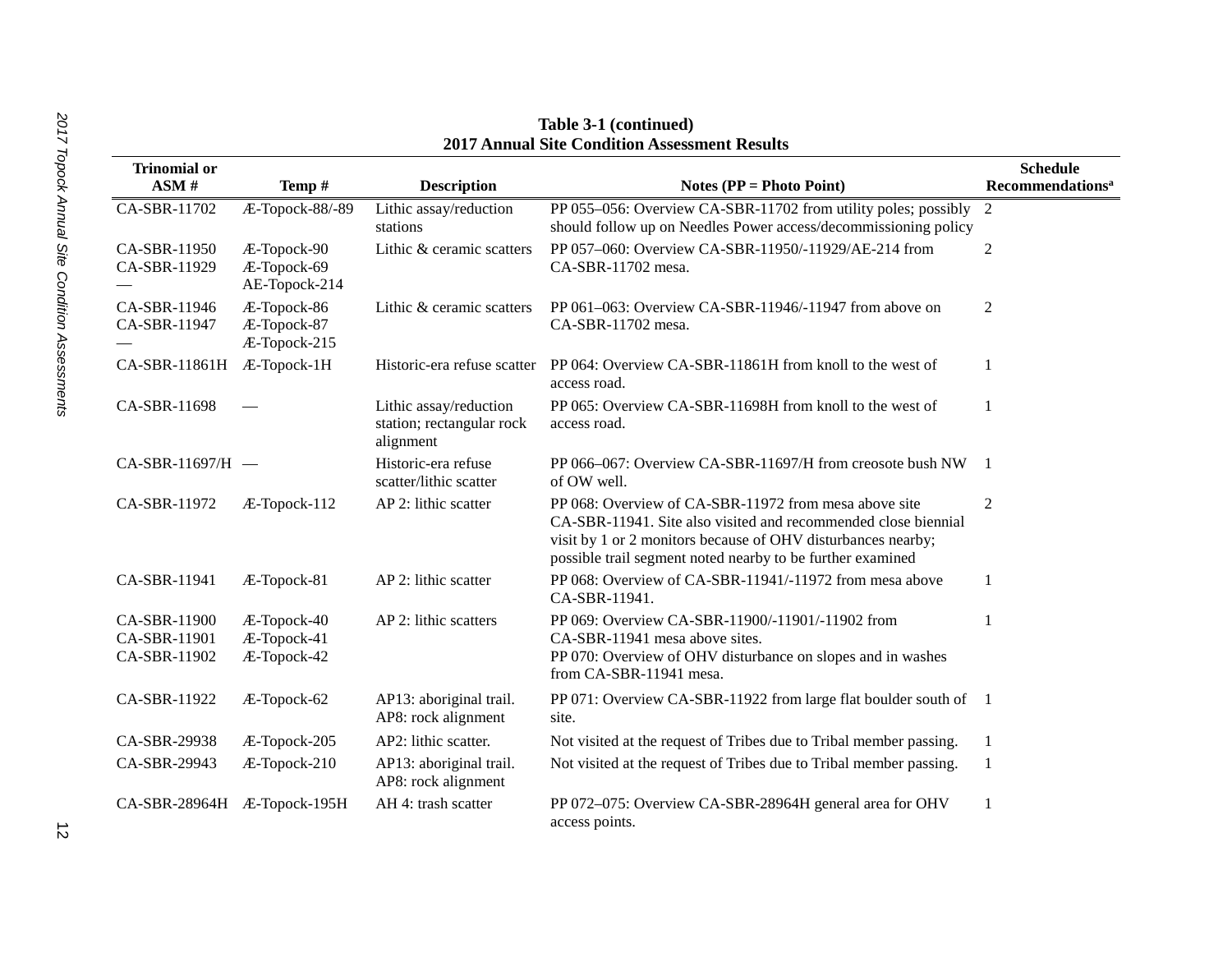| <b>Trinomial or</b>          |                                            |                                                                                            |                                                                                                                                                                                                                                                                                                            | <b>Schedule</b>                    |
|------------------------------|--------------------------------------------|--------------------------------------------------------------------------------------------|------------------------------------------------------------------------------------------------------------------------------------------------------------------------------------------------------------------------------------------------------------------------------------------------------------|------------------------------------|
| ASM#                         | Temp#                                      | <b>Description</b>                                                                         | Notes ( $PP = Photo Point$ )                                                                                                                                                                                                                                                                               | <b>Recommendations<sup>a</sup></b> |
| CA-SBR-11917<br>CA-SBR-11918 | Æ-Topock-57<br>Æ-Topock-58<br>Æ-Topock-192 | AP8: rock ring feature<br>AP16: intaglios,<br>AP3: ceramic scatter<br>AP16: cleared circle | PP 076–081: Closer inspections of CA-SBR-11917/-11918/AE-192<br>OHV disturbances on mesa top.<br>PP 082-084: Overviews of CA-SBR-11917/-11918/AE-192 access<br>slopes OHV disturbances from below. Contact BLM regarding<br>ongoing access to mesa by OHVs especially those connected to<br>Pirate's Cove. | -1                                 |
| CA-SBR-28967                 | Æ-Topock-198                               | Intaglio                                                                                   | PP 085: Overview of CA-SBR-28967 OHV disturbances skirting<br>site. Contact BLM regarding ongoing access to wash by OHVs<br>especially those connected to Pirate's Cove.                                                                                                                                   | -1                                 |
| CA-SBR-11912                 | Æ-Topock-52                                | Lithic assay station                                                                       | PP 086: Overview CA-SBR-11912 from east end of Pirate's Cove<br>parking lot documenting site access. Use of binoculars preferred for<br>this observation point.                                                                                                                                            |                                    |
| CA-SBR-11928                 | Æ-Topock-68                                | Lithic quarry/assay/<br>reduction area                                                     | PP 087: Overview CA-SBR-11928 from berm on road shoulder east 1<br>of site.                                                                                                                                                                                                                                |                                    |
| CA-SBR-13790                 | Æ-Topock-139                               | Historic geoglyph                                                                          | PP 088: Overview CA-SBR-13790 from south.                                                                                                                                                                                                                                                                  |                                    |
| CA-SBR-11936                 | Æ-Topock-76                                | Lithic quarry/assay/<br>reduction area                                                     | PP 089: Overview of CA-SBR-11936 from CA-SBR-13790 mesa<br>showing access points.<br>PP 090-092: Overview CA-SBR-11936 from north end of site. Use<br>of binoculars preferred for these observation points.                                                                                                |                                    |
| CA-SBR-11862H Æ-Topock-2H    |                                            | El Rancho Roadhouse<br>remains                                                             | PP 093: Overview CA-SBR-11862H from Camp J access road east 1<br>end of site.                                                                                                                                                                                                                              |                                    |
| CA-SBR-11866H Æ-Topock-6H    | Æ-Topock-204H                              | AP 2: lithics.<br>AP 3: ceramics.<br>AH 4: trash dump,<br>sedimentation ponds/ditch        | PP 094-095: Overview CA-SBR-11866H/AE-214 Camp J access<br>road north of sites.                                                                                                                                                                                                                            |                                    |
| CA-SBR-11865H Æ-Topock-5H    |                                            | Railroad grade/siding                                                                      | PP 096: Overview CA-SBR-11865H from east end.                                                                                                                                                                                                                                                              | $\overline{2}$                     |
| CA-SBR-11997H Æ-Topock-135H  |                                            | Rock and mortared bridge<br>remains                                                        | PP 097-098: Overview CA-SBR-11997H from western bank and<br>zoomed-in. Suggested obtaining additional photos to assess<br>appropriate treatment from architectural history perspective                                                                                                                     | 1                                  |
| CA-SBR-11932                 | Æ-Topock-71/<br>$-72/-73$                  | Lithic quarry/assay/<br>reduction area/rock<br>ring/groundstone<br>production/petroglyph   | PP 099: Overview of CA-SBR-11932/H from northwest end on<br>NOTH (3845271/729560)<br>PP 100: Overview of CA-SBR-11932/H from northeast end on                                                                                                                                                              | 1                                  |

#### **Table 3-1 (continued) 2017 Annual Site Condition Assessment Results**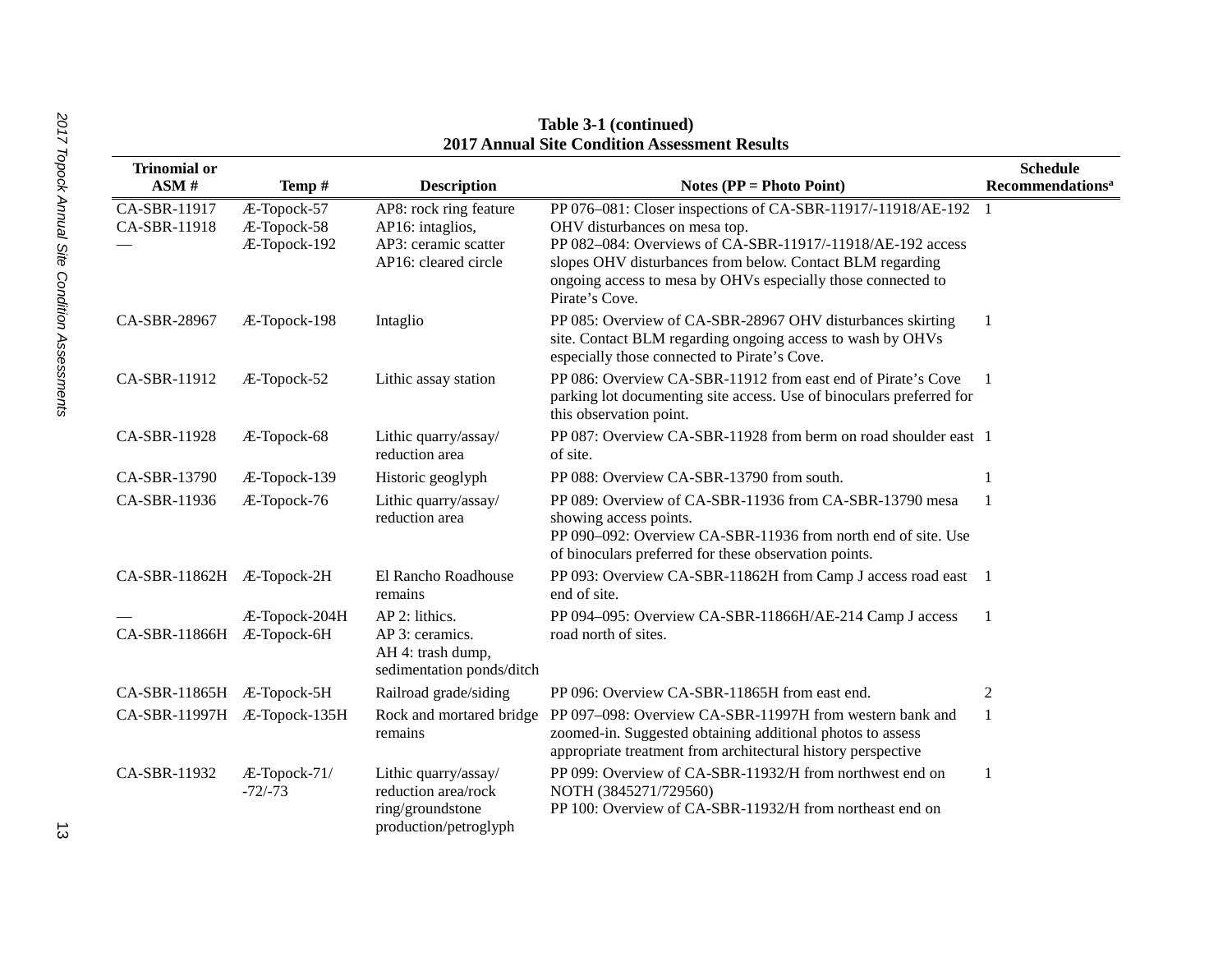| 2017 Annual Site Condition Assessment Results |               |                                                    |                                                                                                                                                                        |                                                       |  |
|-----------------------------------------------|---------------|----------------------------------------------------|------------------------------------------------------------------------------------------------------------------------------------------------------------------------|-------------------------------------------------------|--|
| <b>Trinomial or</b><br>ASM#                   | Temp#         | <b>Description</b>                                 | Notes ( $PP = Photo Point$ )                                                                                                                                           | <b>Schedule</b><br><b>Recommendations<sup>a</sup></b> |  |
|                                               |               |                                                    | NOTH (3845201/729592). Cross reference to Route 66<br>documentation                                                                                                    |                                                       |  |
| CA-SBR-11994                                  | Æ-Topock-134  | Lithic assay/reduction<br>station                  | PP 101: Overview CA-SBR-11994 from 3844855/729651 on EAR. 1                                                                                                            |                                                       |  |
| CA-SBR-17254                                  | Æ-Topock-189  | AP 2: lithic scatter                               | PP 102: Overview CA-SBR-17254 from NW bank<br>3844693/729784. Gullying, erosion, and trash noted.                                                                      |                                                       |  |
| CA-SBR-11910/H Æ-Topock-50                    |               | Lithic assay station                               | PP 103: Overview CA-SBR-11910/H from NOTH<br>(3844574/729724).                                                                                                         |                                                       |  |
| CA-SBR-13791H Æ-Topock-140H                   |               | Railroad refuse scatter                            | PP 104-105: Overview CA-SBR-13791H from across wash<br>3844495/729857.                                                                                                 | 1                                                     |  |
| P-36-021486                                   | Æ-Topock-144H | Route 66 historical<br>marker                      | PP 106: Overview ROUTE 66 sign from NW 3844364/729939.<br>PP 107: Overview ROUTE 66 sign from NE 3844357/729967.                                                       | $\mathbf{1}$                                          |  |
| CA-SBR-12642H                                 | Æ-Topock-138H | Concrete bridge footing                            | PP 108: Overview CA-SBR-12642H from NE 3844430/729921.                                                                                                                 | $\mathbf{1}$                                          |  |
| CA-SBR-29935                                  | Æ-Topock-201  | AP 2: lithic scatter                               | PP 109: Overview CA-SBR-29935 from SE and above near fenced<br>utility site 3844346/729865. Gullying and erosion noted.                                                | $\overline{1}$                                        |  |
| CA-SBR-29936                                  | Æ-Topock-202  | AP 2: lithic scatter                               | PP 110: Overview CA-SBR-29936 from access road<br>3844419/729769.<br>PP 112: Overview CA-SBR-29936 from wash to South<br>3844377/729729. Photos taken from NE of site. | 1                                                     |  |
| CA-SBR-29937                                  | Æ-Topock-203  | AP 2: lithic scatter                               | PP 111: Overview CA-SBR-29937 from access road<br>3844419/729769.<br>PP 113: Overview CA-SBR-29937 from wash to South<br>3844377/729729. Photos taken from NE of site. | 1                                                     |  |
| CA-SBR-13793H Æ-Topock-142H                   |               | Excavated historic-era pit                         | PP 114: Overview CA-SBR-13793H from opposite bank<br>(3844231/729910).                                                                                                 | $\mathbf{1}$                                          |  |
| CA-SBR-14698                                  | Æ-Topock-149  | Lithic assay station                               | PP 115: Overview CA-SBR-14698 from southwest<br>(3844196/730003).                                                                                                      |                                                       |  |
| CA-SBR-17220/H Æ-Topock-184/H                 |               | Lithic assay<br>station/historic refuse<br>scatter | PP 116: Overview CA-SBR-17220/H from south<br>(3844231/729974).                                                                                                        | 1                                                     |  |
| CA-SBR-11864                                  | Æ-Topock-4    | Lithic assay station                               | PP 117: Overview CA-SBR-11864 from road above and to south<br>(3844062/729598) documenting possible access points.                                                     | $\mathbf{1}$                                          |  |

**Table 3-1 (continued) 2017 Annual Site Condition Assessment Results**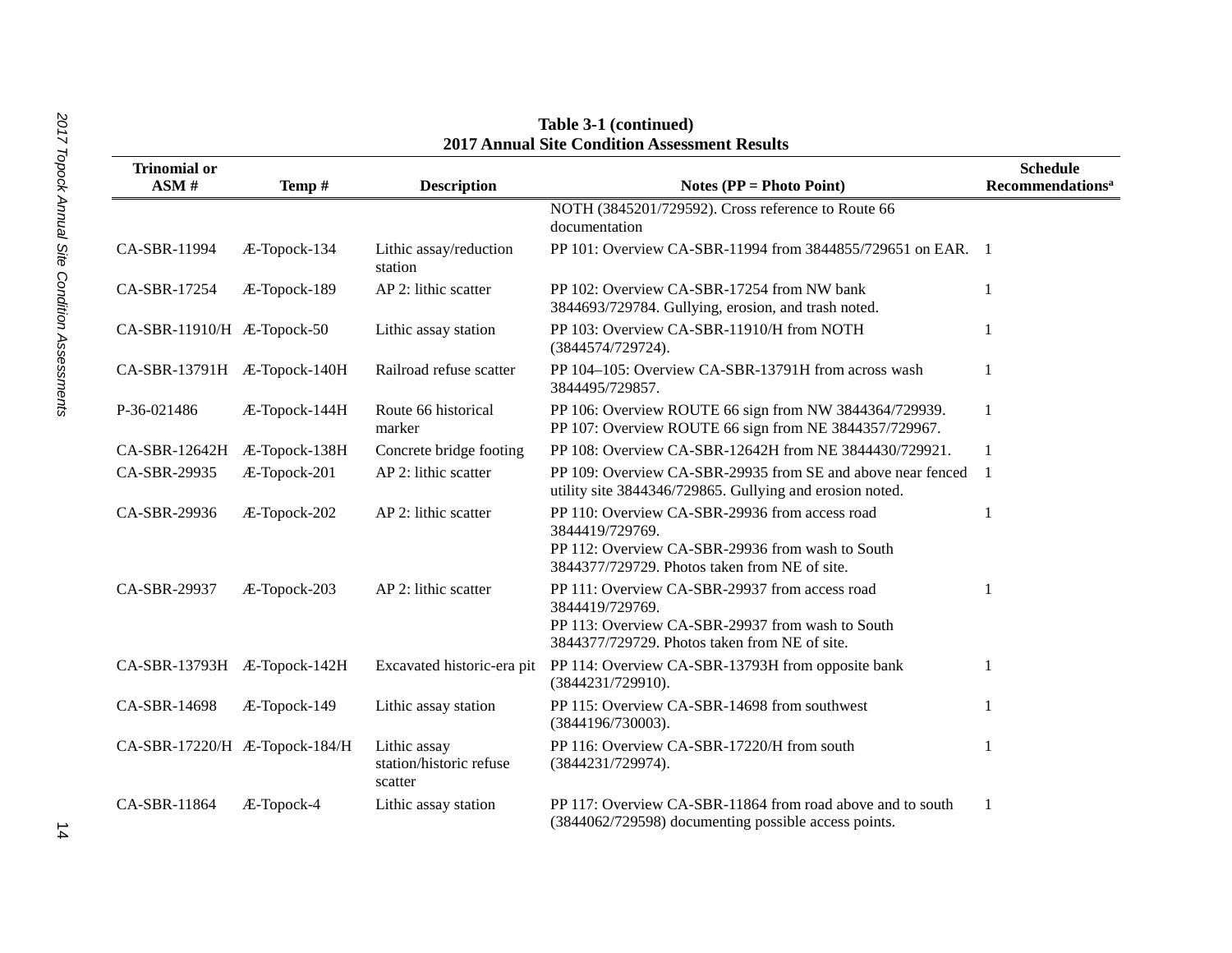| <b>Trinomial or</b><br>ASM#                                    | Temp#                        | <b>Description</b>                                                                                                                                                  | Notes ( $PP = Photo Point$ )                                                                                                                                           | <b>Schedule</b><br><b>Recommendations<sup>a</sup></b> |
|----------------------------------------------------------------|------------------------------|---------------------------------------------------------------------------------------------------------------------------------------------------------------------|------------------------------------------------------------------------------------------------------------------------------------------------------------------------|-------------------------------------------------------|
| CA-SBR-11991<br>CA-SBR-11992                                   | Æ-Topock-131<br>Æ-Topock-132 | Lithic assay station<br>prehistoric cache;<br>temporary camp                                                                                                        | PP 118: Overview CA-SBR-11991/-11992 from pipeline access<br>road (3844124/729619).<br>PP 119-120: Overview CA-SBR-11991/-11992 from pipeline road<br>(3844183/73006). |                                                       |
| CA-SBR-11990H Æ-Topock-130H<br>CA-SBR-13792H<br>P-03-027678    | Æ-Topock-141H                | Semicircular rock<br>alignment; historic<br>hunting blind, rock &<br>retain walls/trails/cement<br>footing/bedrock pits Old<br>Trails Highway Arch<br><b>Bridge</b> | PP 121-123: CA-SBR-11990H/-13792H/-027678 below<br>3844207/730277.                                                                                                     |                                                       |
| CA-SBR-17221                                                   | Æ-Topock-185                 | Lithic assay/reduction<br>station                                                                                                                                   | PP 124: Overview CA-SBR-17221 from access road<br>3844295/730005.                                                                                                      |                                                       |
| CA-SBR-13796                                                   | Æ-Topock-147                 | AP 2: lithic scatter                                                                                                                                                | Very limited access and distance from proposed work suggests<br>removing from site assessment program. Future assessments should<br>be from tanks with binoculars.     | $\overline{0}$                                        |
| CA-SBR-11993                                                   | Æ-Topock-133                 | Alcove archaeological site                                                                                                                                          | PP 125: Overview CA-SBR-11993 from across BCW<br>3844091/729346. Recommend using same photo point every year                                                           |                                                       |
| P-03-027648                                                    |                              | <b>Topock Compressor</b><br><b>Station Historic District</b>                                                                                                        | Remove from site assessment program.                                                                                                                                   | $\Omega$                                              |
| $CA-SBR-6693b$                                                 |                              | Railroad bed and<br>associated features                                                                                                                             | Remove from site assessment program.                                                                                                                                   | $\Omega$                                              |
| AZ L:7:81 (ASM) Æ-Topock-191                                   |                              | $(56)$ AP 2: lithic scatter                                                                                                                                         | PP 126: Overview AZ L:8:81 from fence 3844647/730472                                                                                                                   |                                                       |
| AZ L:7:16 (ASM) Æ-Topock-150/H<br>AZ L:7:72 (ASM) Æ-Topock-15H |                              | Complex lithic<br>scatter/quarry with<br>historical features 2,580-ft<br>segment of NOTH                                                                            | PP 127-130: Overview AZ L:7:16 & AZ L:7:72 from boulder at<br>3845322/731329.                                                                                          |                                                       |
| AZ L:7:71 (ASM) Æ-Topock-151                                   |                              | Lithic assay station                                                                                                                                                | Access only by trespass on BNSF land prohibits inclusion in site<br>assessment program. Agencies need to determine better access.                                      | $\boldsymbol{0}$                                      |
| AZ I:14:334<br>(ASM)                                           |                              | Railroad                                                                                                                                                            | Access only by trespass on BNSF land prohibits inclusion in site<br>assessment program. Agencies need to determine better access.                                      | $\boldsymbol{0}$                                      |

**Table 3-1 (continued) 2017 Annual Site Condition Assessment Results**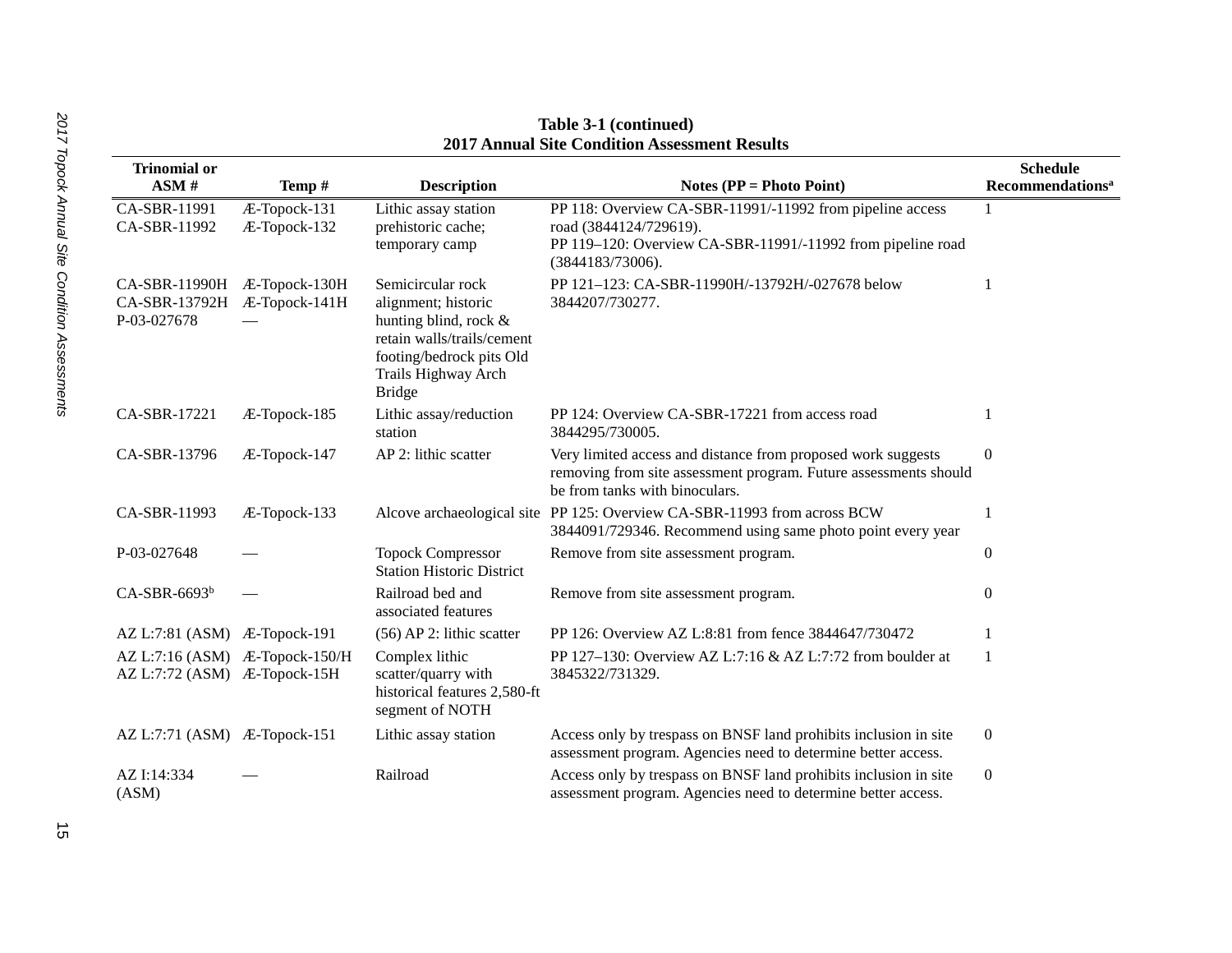| 2017 Annual Site Condition Assessment Results |                                |                          |                                                                                                                       |                              |  |
|-----------------------------------------------|--------------------------------|--------------------------|-----------------------------------------------------------------------------------------------------------------------|------------------------------|--|
| <b>Trinomial or</b>                           |                                |                          |                                                                                                                       | <b>Schedule</b>              |  |
| ASM#                                          | Temp #                         | <b>Description</b>       | Notes ( $PP = Photo Point$ )                                                                                          | Recommendations <sup>a</sup> |  |
| AZ I:15:156                                   |                                | Active highway           | PP 131–132: Overview AZ I: 15: 156 from 3846175/730990. Active 1<br>highway removal from site assessment recommended. |                              |  |
| $CA-SBR-2910Hb$                               | Æ-Topock-152H                  | NOTH/U.S. Highway $66^b$ | PP 133-143: Various features of NOTH.                                                                                 |                              |  |
|                                               | AE-Topock-199<br>AE-Topock-200 | Lithic scatters          | PP 144–145: Overviews from opposite bank by consultants; not<br>visited by other participants                         |                              |  |

#### **Table 3-1 (continued) 2017 Annual Site Condition Assessment Results**

a- 0 = remove; 1 = yearly; 2 = biennial;  $N/A$  = to be determined.

b- Consists of multiple features and segments covering much of project area not shown on map.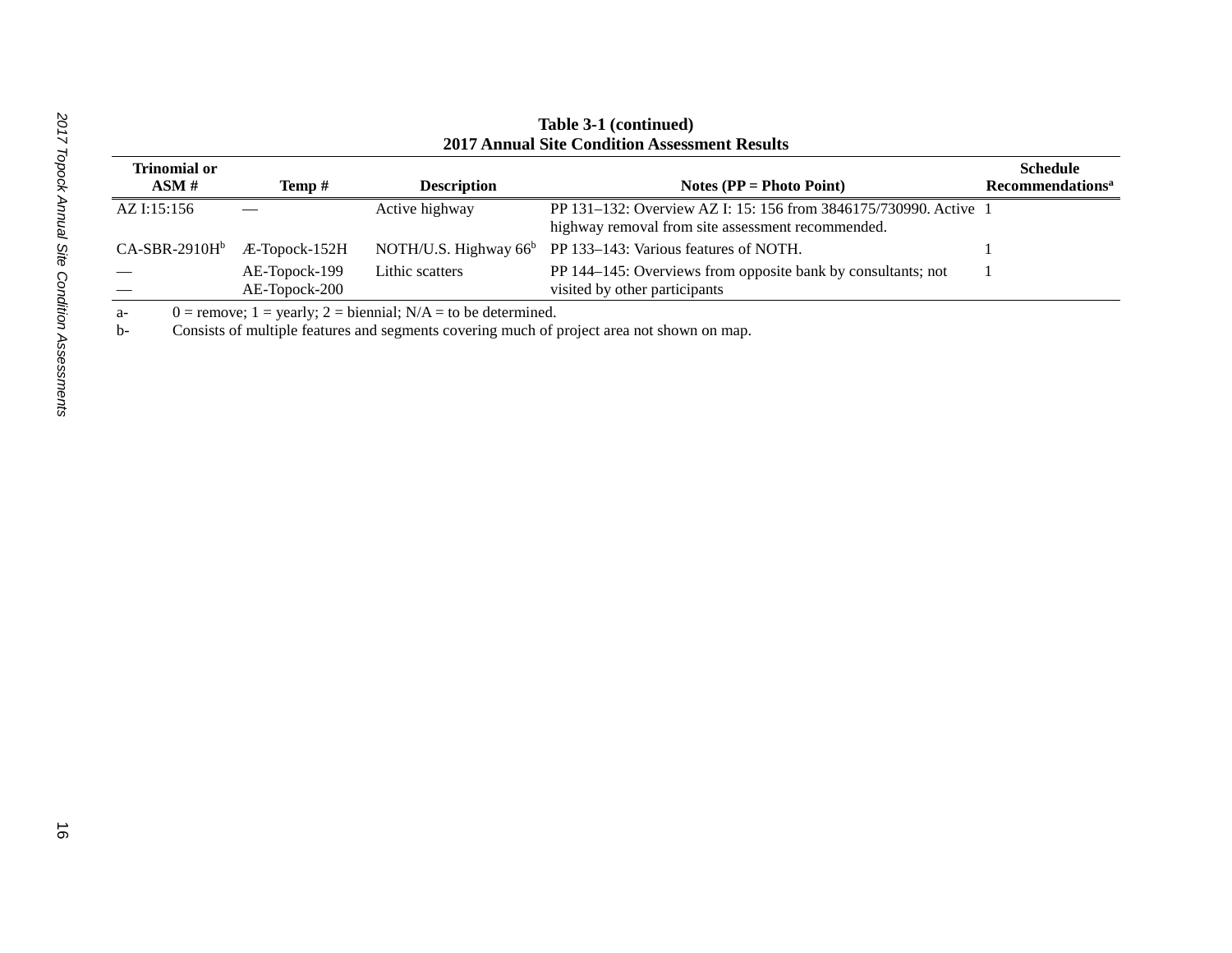### **4 CONCLUSION AND RECOMMENDATIONS**

<span id="page-20-0"></span>In compliance with Groundwater FEIR Mitigation Measure CUL-1a-3a and Soil FEIR Mitigation Measure CR-2c, PG&E undertook the Annual Site Condition Assessment Program from November 6–9, 2017. The results of this effort are described in this report and summarized in Table 3-1 above, including observations resulting from the site inspections.

Field observations to date indicate no adverse impacts to any sites deriving from the Project's activities, as evidenced by the multiple site inspection efforts over the past many years. Participants noted new OHV tracks at site CA-SBR-11917 and in close proximity to other sites, but these derive from public access and not Project activities, and the Project does not involve use of OHVs. Appendix A includes an updated SCAR form for this site. No other SCAR forms required updating in 2017. Changes in the condition of resources can be wholly attributed to natural environmental processes and other ongoing non-Project-related human activity in the area.

PG&E implemented a modified site condition assessment strategy in 2017, focusing on documentation of access points into site locations from proposed remediation construction activities and taking into consideration Project Area changes posed by the draft SEIR. This strategy differed from past photo-documentation of actual archaeological resources except where participants noted changes in site condition. This new strategy also resolves concerns regarding monitoring personnel safety. Many sites are separated from active Project areas (or areas proposed for Project activities) by natural features such as steep-walled canyons, major roads and railways, and/or vegetation thickets (such as on the Arizona portion of the Project area). Thus, these sites are not readily accessible. Due to the various barriers mentioned above, and also steep slopes, unstable landforms, and other pronounced topographic features, attaining access to some sites poses a risk of injury to monitoring personnel, tribal representatives, and the other participants in the monitoring efforts. In addition, based on observations over the past 13 years, monitoring itself is the only human activity occurring at some sites, and thus the primary source of impact. In addition, a risk of damage to other sites is introduced by continuing attempts to reach particular sites. The monitors and their activity may attract the attention of visitors and users of the Project area to culturally sensitive areas they would not otherwise visit. A complete tabulation of information regarding the new set of photo-points and associated UTM coordinates will be developed following issuance of this report.

Of the 104 sites targeted for inspection in 2017, participants recommend 83 sites to the lead state and federal agencies for continued yearly condition assessments. As part of the 2017 site condition assessments, PG&E in collaboration with tribal monitors and representatives recommend either removal or less frequent field inspections for 20 specific sites due to various concerns. These recommendations are noted in Table 3-1. Æ concurs with these recommendations for a modified inspection schedule for these 20 sites. Participants defer recommendations for one site until an acceptable means of access is established.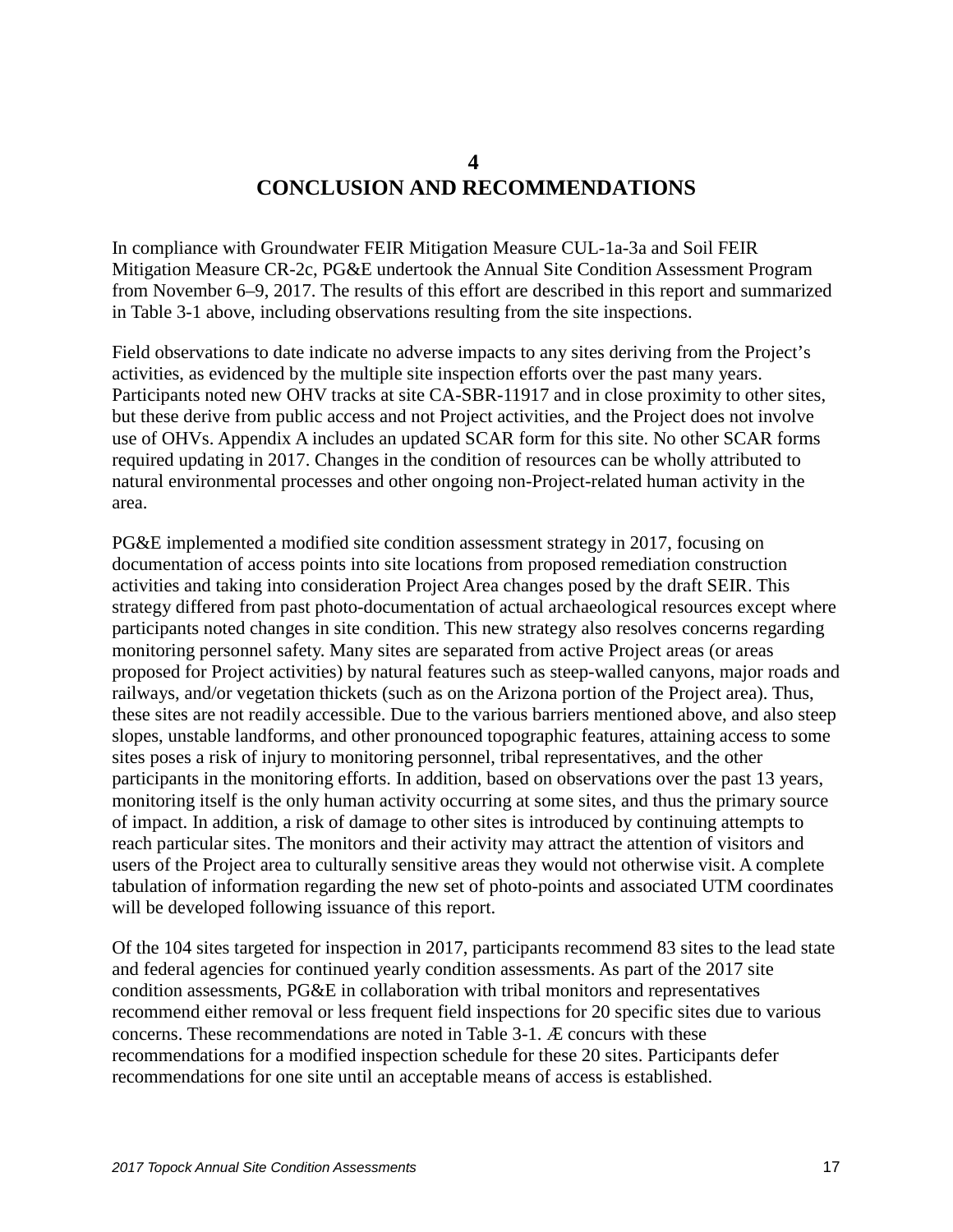#### **5 REFERENCES**

#### <span id="page-21-0"></span>Bureau of Land Management

- 2012 *Cultural and Historic Properties Management Plan (CHPMP), Topock Remediation Project.* U.S. Department of the Interior, Bureau of Land Management, Lake Havasu, Arizona.
- 2017 *Programmatic Agreement among the Bureau of Land Management, Arizona State Historic Preservation Officer, California State Historic Preservation Officer, and the Advisory Council on Historic Preservation for the Topock Remediation Project in San Bernardino County, California, and Mohave County, Arizona.* Originally executed 4 October 2010; revised 2017.

California Department of Toxic Substances Control (DTSC)

- 2011 *Final Environmental Impact Report for the Topock Compressor Station Groundwater Remediation Project.* AECOM, Sacramento, California. Prepared for the California Environmental Protection Agency, Department of Toxic Substances Control, Sacramento.
- 2015 *Final Environmental Impact Report for the Topock Compressor Station Soil Investigation Project.* ESA, Los Angeles, California. Prepared for the California Environmental Protection Agency, Department of Toxic Substances Control, Sacramento.
- 2017 *Draft Subsequent Environmental Impact Report for the Pacific Gas and Electric Company Topock Compressor Station Final Groundwater Remediation Project.* ESA, Los Angeles, California. Prepared for the California Department of Toxic Substances Control, Sacramento.

Hearth, Nicholas F., Patrick Moloney, and Barry A. Price

2013 *Topock Remediation Project Additional Soils Investigation: Condition Assessments at Fourteen Archaeological and Historical Sites.* Applied EarthWorks, Inc., Hemet, California. Prepared for Pacific Gas and Electric Company, San Francisco.

#### Moloney, Patrick, and Richard C. Hanes

- 2016a *Topock Compressor Station Remediation Project: 2015 Annual Archaeological and Historical Site Monitoring and Condition Assessments*. Applied EarthWorks, Inc., Hemet, California. Prepared for Pacific Gas and Electric Company, San Francisco.
- 2016b Topock Compressor Station Remediation Project: 2016 Annual Archaeological and Historical Site Monitoring and Condition Assessments. Applied EarthWorks, Inc., Hemet, California. Prepared for Pacific Gas and Electric Company, San Francisco.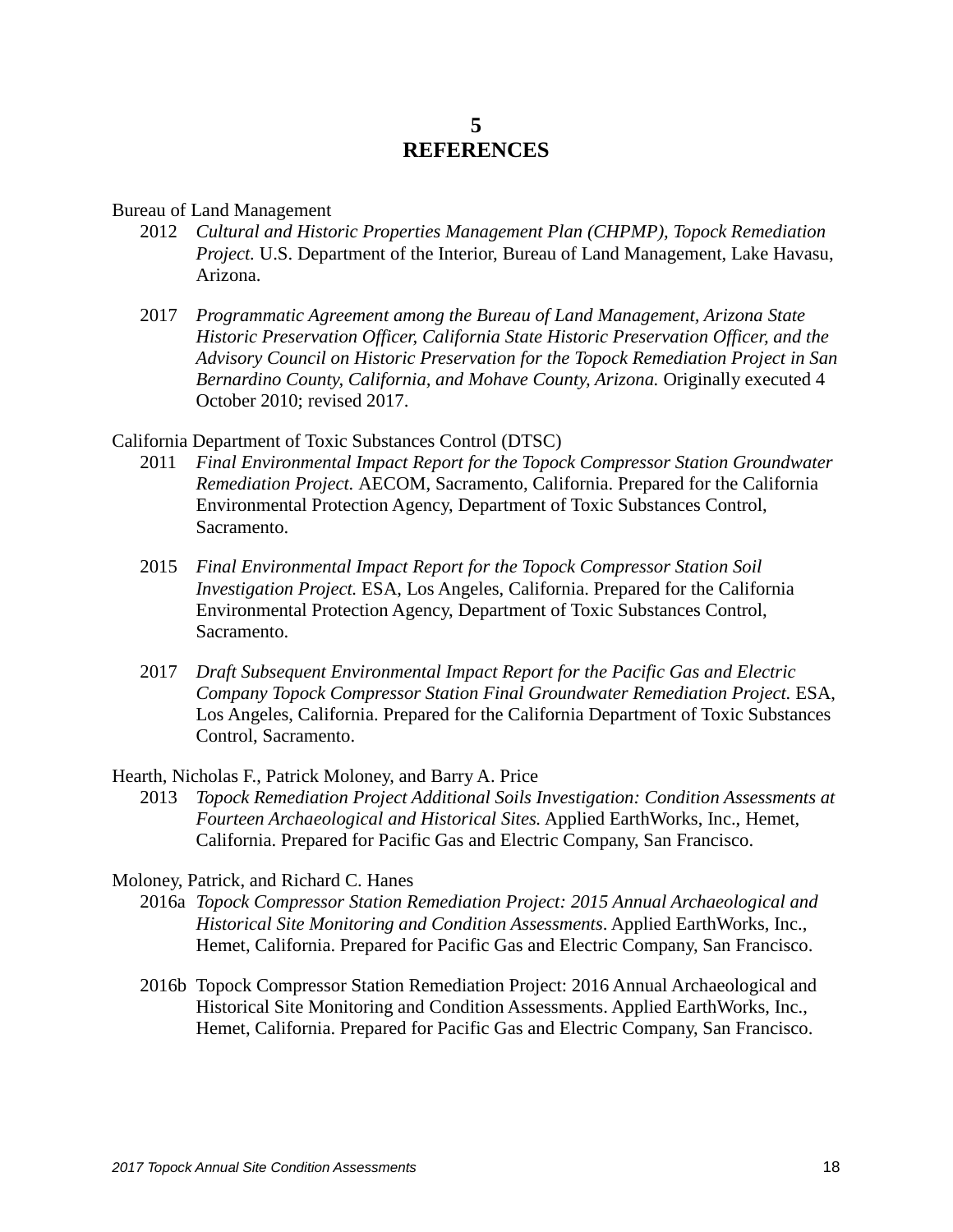Moloney, Patrick, and Barry A. Price

- 2014 *Topock Compressor Station Groundwater Remediation Project: Condition Assessment at Sixty-Nine Archaeological and Historical Sites*. Applied EarthWorks, Inc., Hemet, California. Prepared for Pacific Gas and Electric Company, San Francisco.
- 2015 *Archaeological and Historical Investigations for the PG&E Topock Compressor Station, Addendum 12: Annual Report of Archaeological and Historical Resource Investigations During 2014.* Applied EarthWorks, Inc., Hemet, California. Prepared for Pacific Gas and Electric Company, San Francisco.